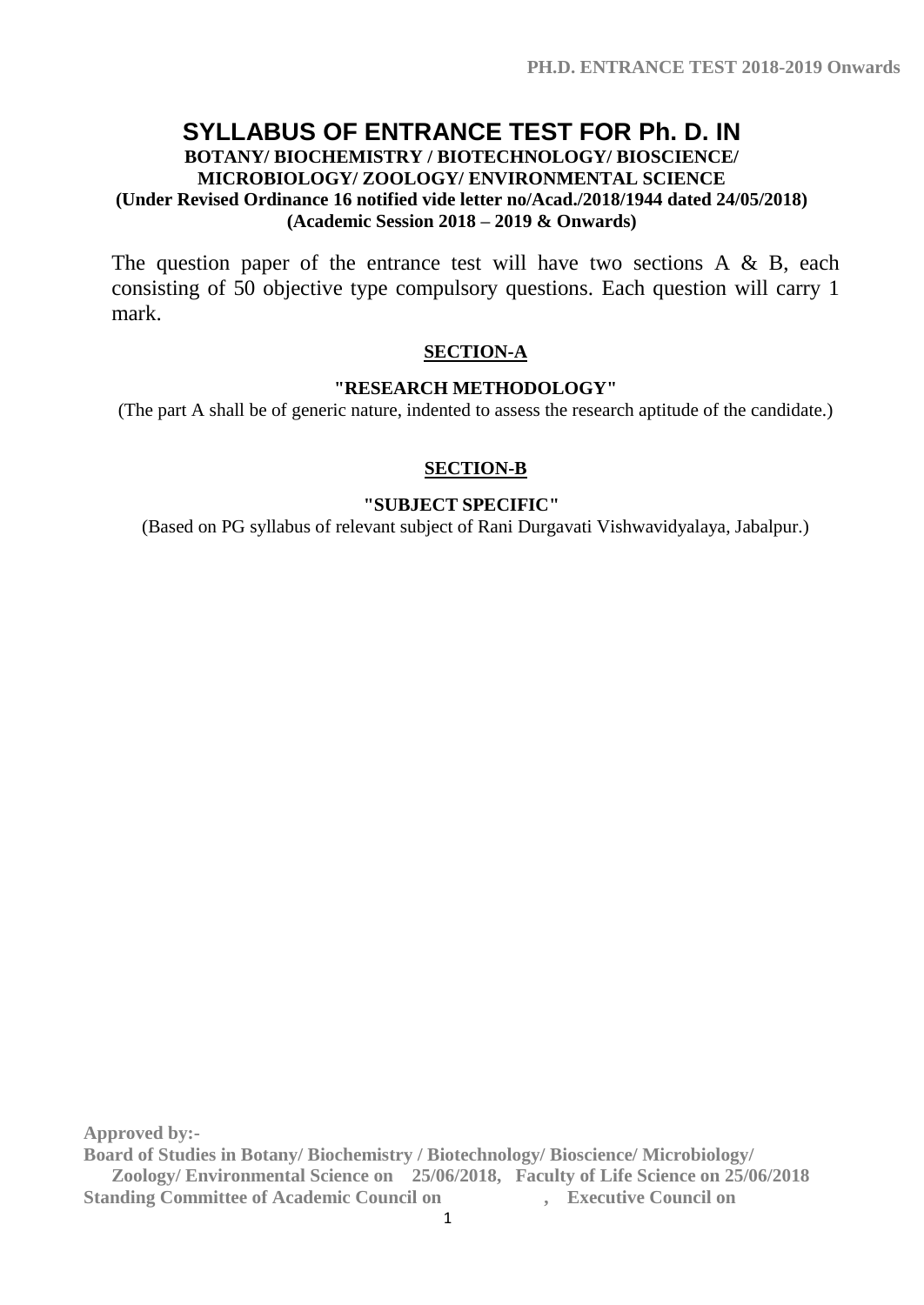# **RANI DURGAVATI UNIVERSITY, JABALPUR**

Syllabus for M. Phil. and Ph.D. entrance test in chemistry w.e.f. 2018 and onward

(In accordance with the revised ordinance no.82 and 16 for M. Phil. and Ph.D. respectively)

The M. Phil. and doctoral entrance test will have the 100 multiple choice questions. The question paper shall consist of two sections, (A) and (B). Each section shall consist of 50 questions each of 1 mark. Section (A) will be based on research methodology and section (B) on Chemistry. The candidate must secure minimum 50% mark (45% for SC/ST/ OBC/ PH).

### **Section A: Research Methodology 50 Marks**

#### **Research aptitude**

- Research: Meaning, Characteristics and type of research
- Steps of research, Methods of research
- Research ethics: Paper, Articles, Workshop, Seminar, Conference and Symposium.
- Thesis writing: Characteristic of thesis writing and format

#### **Reasoning (Including Mathematical)**

- Number series, Letter series and Codes
- Relationship and classification

#### **Communication skill**

 Communication: Nature, characteristics, types, barriers and effective class room communication

#### **Information and communication technology**

- Meaning of ICT, advantages, disadvantages and uses
- General abbreviation and terminology
- Basic of internet and Emailing

### **Section B: Chemistry 50 Marks**

#### **Inorganic Chemistry**

- 1. Chemical periodicity
- 2. Structure and bonding in homo and heteronuclear molecules, including shapes of molecules (VSEPR theory).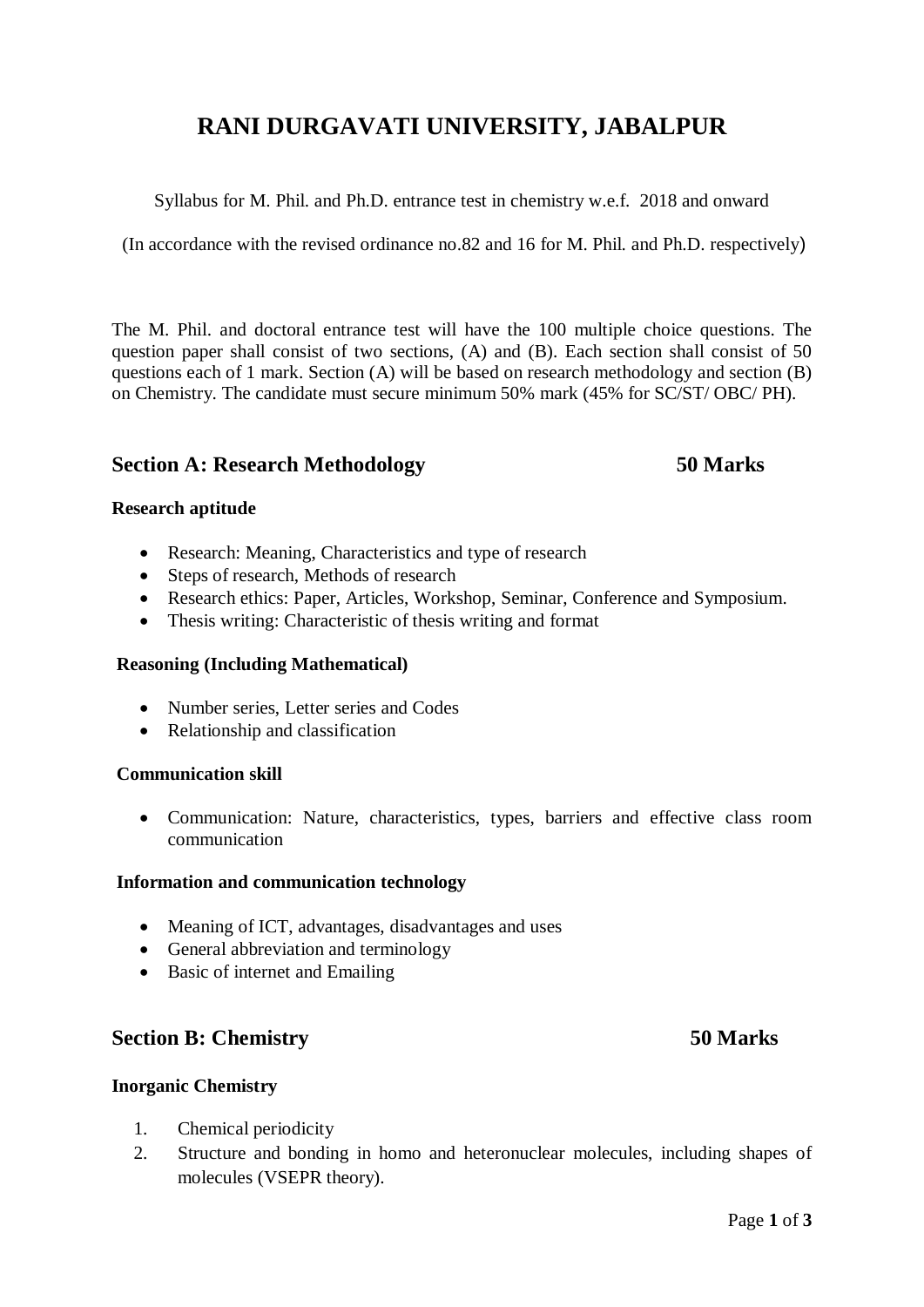- 3. Concepts of acid and bases, Hard –Soft acid base concept, Non-aqueous solvents.
- 4. Main group elements and their compounds: Allotropy, synthesis, structure and bonding industrial importance of the compounds.
- 5. Transition elements and coordination compounds: structure bonding theories. Spectral and magnetic properties, reaction mechanisms.
- 6. Metal carbonyls and nitrosyls: Structure and bonding
- 7. Inner transition elements: spectral and magnetic properties, redox chemistry, analytical applications.
- 8. Organometallic compounds: synthesis, bonding and structure, and reactivity, Organometallics in homogeneous catalysis.
- 9. Cages and metal clusters.
- 10. Bioinorganic chemistry: photo systems, porphyries, metalloenzymes, oxygen transport electron–transfer reactions nitrogen fixation, metal complexes in medicine.
- 11. Characterization of inorganic compounds by IR, Raman, NMR, EPR, Mössbauer, UV-Vis, NQR, Mass spectrometry and Electron spectroscopy.
- 12. Nuclear chemistry: nuclear reactions, fission and fusion, radio-analytical techniques and activation analysis.
- 13. Chemical applications of Group theory; symmetry elements and symmetry operations; matrix representation of symmetry operations; point groups; character tables; prediction of IR and Raman active modes.

#### **Organic chemistry**

- 1. IUPAC nomenclature of organic molecules including region-and stereoisomers.
- 2. Principle of stereochemistry: configurational and conformational isomerism in acyclic and cyclic compounds; stereogenicity stereo selectivity, enantioselectivity and diastereosslectivity.
- 3. Aromaticity: Benzenoid and non-benzenzenoid compounds- generation and reactions.
- 4. Organic reactive intermediates: Generation stability and reactivity of carbocations, carbanions, free radicals, carbenes, benzynes and nitrenes.
- 5. Organic reaction mechanisms involving addition, elimination and substitution reaction with electrophonic or radical species. Determination of reaction pathways.
- 6. Common named reaction and rearrangements application in organic synthesis.
- 7. Organic transformations and reagents: Functional group interconversion including oxidations and reduction; common catalysts and reagents (organic, inorganic, organomatallic and enzymatic). Chemo, regio and sterioselective transformations.
- 8. Asymmetric synthesis: Chiral auxiliaries, methods of asymmetric induction, substrate, reagent and catalyst controlled reactions; determination of enantiomeric and diastereomeric excess; enantio –discrimination. Resolution-optical and kinetic.
- 9. Pericyclic reaction: electrocyclisation, cycloaddition, sigmatropic rearrangements and other related concerted reaction. Principles and application of photochemical reactions in organic chemistry.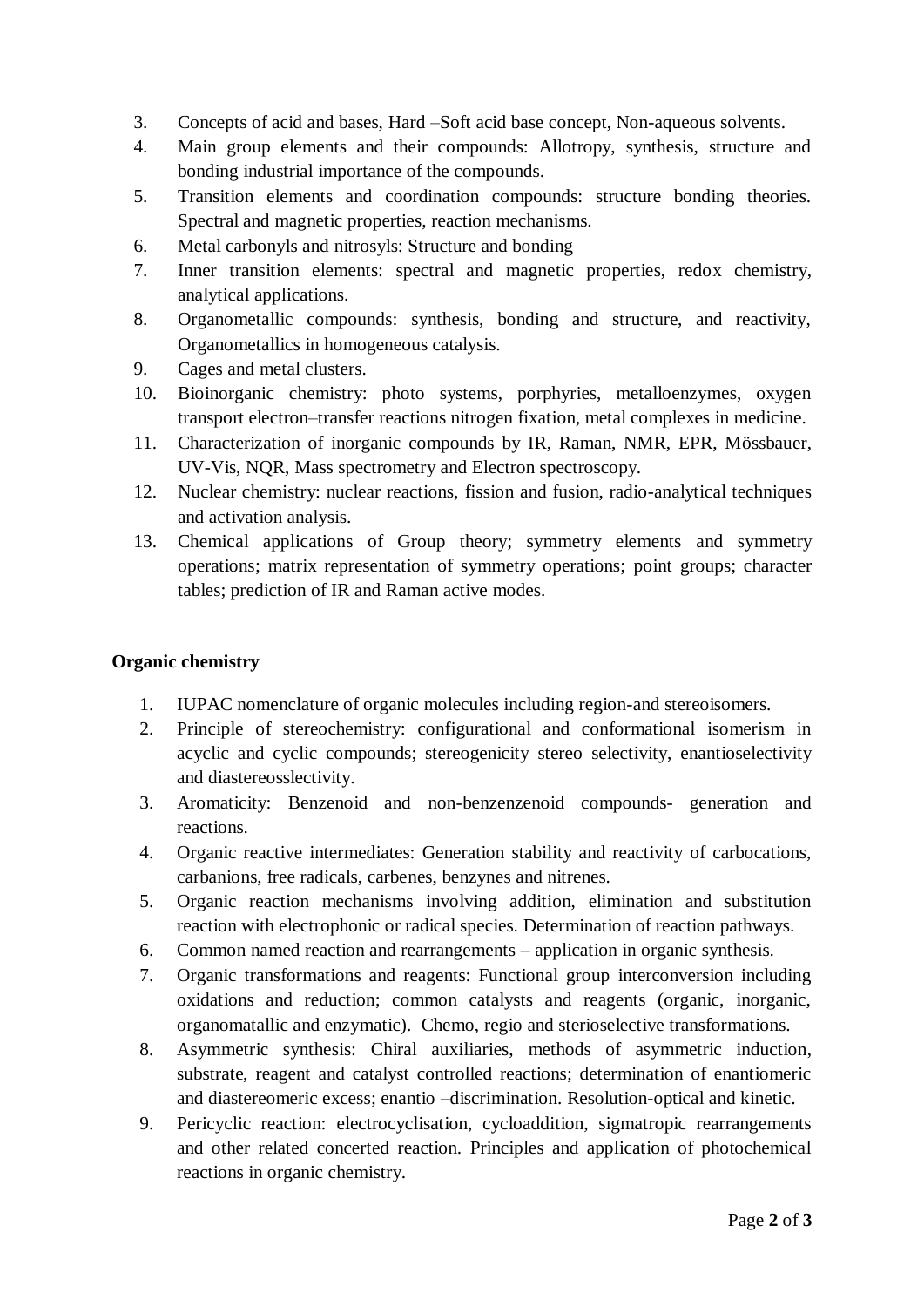- 10. Synthesis and reactivity of common heterocyclic compounds containing one or two heteroatom (O, N, S).
- 11. Chemistry of natural products: Carbohydrates, proteins and peptides, fatty acids, nucleic acids, terpenes, steroids and alkaloids. Biogenesis of terpenoids and alkaloids.
- 12. Structure determination of organic compounds by IR, UV-Vis,  ${}^{1}H \& {}^{13}NMR$  and Mass spectroscopic techniques.

### **Physical chemistry**

- 1. Basic principle and application of quantum mechanics.
- 2. Approximate method of quantum mechanics: variation principle; perturbation theory up to second order in energy.
- 3. Atomic structure and spectroscopy; term symbols.
- 4. Chemical bonding in diatomics; elementary concepts of MO and VB theories; Huckel theory for conjugated pi electron system.
- 5. Molecular spectroscopy: rotational and vibrational spectra of diatomic molecules; electronic spectra; IR and Raman activities – selection rules. Basic principle of magnetic response techniques.
- 6. Chemical thermodynamics: Laws state and path function and their application thermodynamics description of various type of processes: Maxwell relations; spontaneity and equilibria; temperature and pressure dependence of thermodynamic quantities; Le chatelier principle; thermodynamics of idea and non-ideal gases and solutions.
- 7. Statistical thermodynamics: Boltzmann distribution; kinetic theory of gases; partition functions and their relation to thermodynamic quantities.
- 8. Electrochemistry : Nernst equation, redox systems, electrochemical cells; Debye Huckel theory ; electrolytic conductance- Kohlrausch's Law and its applications; ionic equilibria; conductometric and potentiometric titration.
- 9. Chemical kinetics : empirical rate laws and temperature dependence; complex reactions; steady state approximation ; determination of reaction mechanism; collision and transition state theories of rate constants; unimolecular reactions ; enzyme kinetics; salt effects; homogeneous catalysis ; photochemical reaction.
- 10. Colloids and surfaces: stability and properties of colloids; isotherms and surface area; heterogeneous reactions.
- 11. Solid state: crystal structures; Bragg law and applications; band structure of solids.

### **Interdisciplinary topics**

- 1. Chemistry in nanoscience and technology.
- 2. Catalysis and green chemistry.
- 3. Medicinal chemistry.
- 4. Environmental chemistry.
- 5. Analytical chemistry.
- 6. Polymer chemistry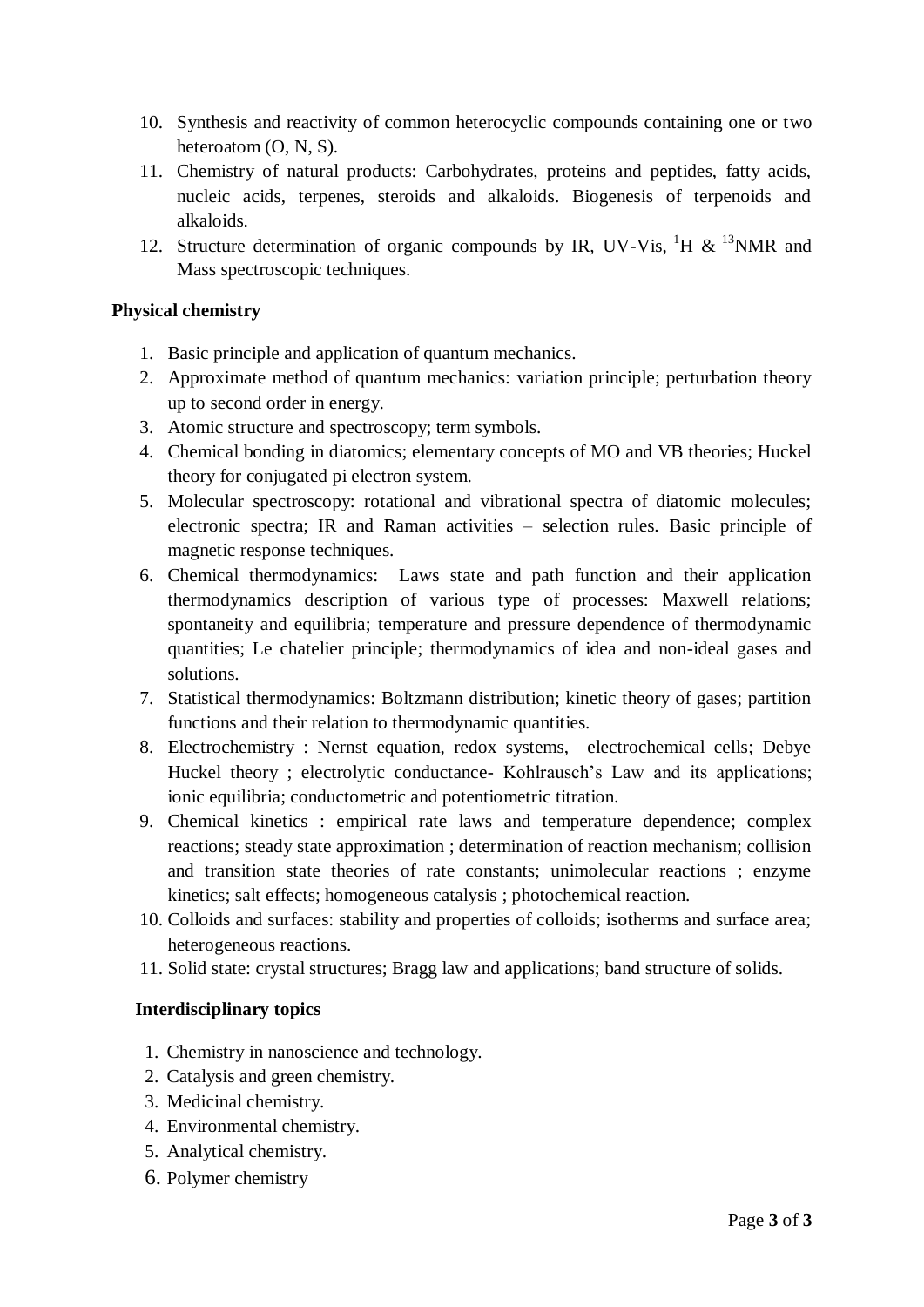# **RANI DURGAVATI VISHWAVIDHYALAYA, JABALPUR <u>Department of Post – Graduate Studies and Research in Economics</u>**

# **Draft of Syllabus for Ph.D. Programme – Economics (Entrance and Course work)**

| <b>S. No.</b>    | <b>Contents</b>                                                 |
|------------------|-----------------------------------------------------------------|
| 1.               | Highlights of Amendments in Ordinance 16                        |
| 2.               | Ph.D. Entrance (DET) Syllabus - Economics                       |
|                  | Pre-Ph.D. Coursework                                            |
| 3.               | Paper 01 – Research Methodology                                 |
|                  | Pre-Ph.D. Coursework                                            |
| $\overline{4}$ . | Paper $02$ – Review of Published research in the relevant field |
|                  | Pre-Ph.D. Coursework                                            |
| 5.               | Paper 03 Computer Application                                   |
| 6.               | Pre-Ph.D. Coursework                                            |
|                  | Paper 04 - Advance Courses in Economics                         |
| 7.               | Pre-Ph.D. Coursework                                            |
|                  | Paper 05 – Comprehensive Viva Voce                              |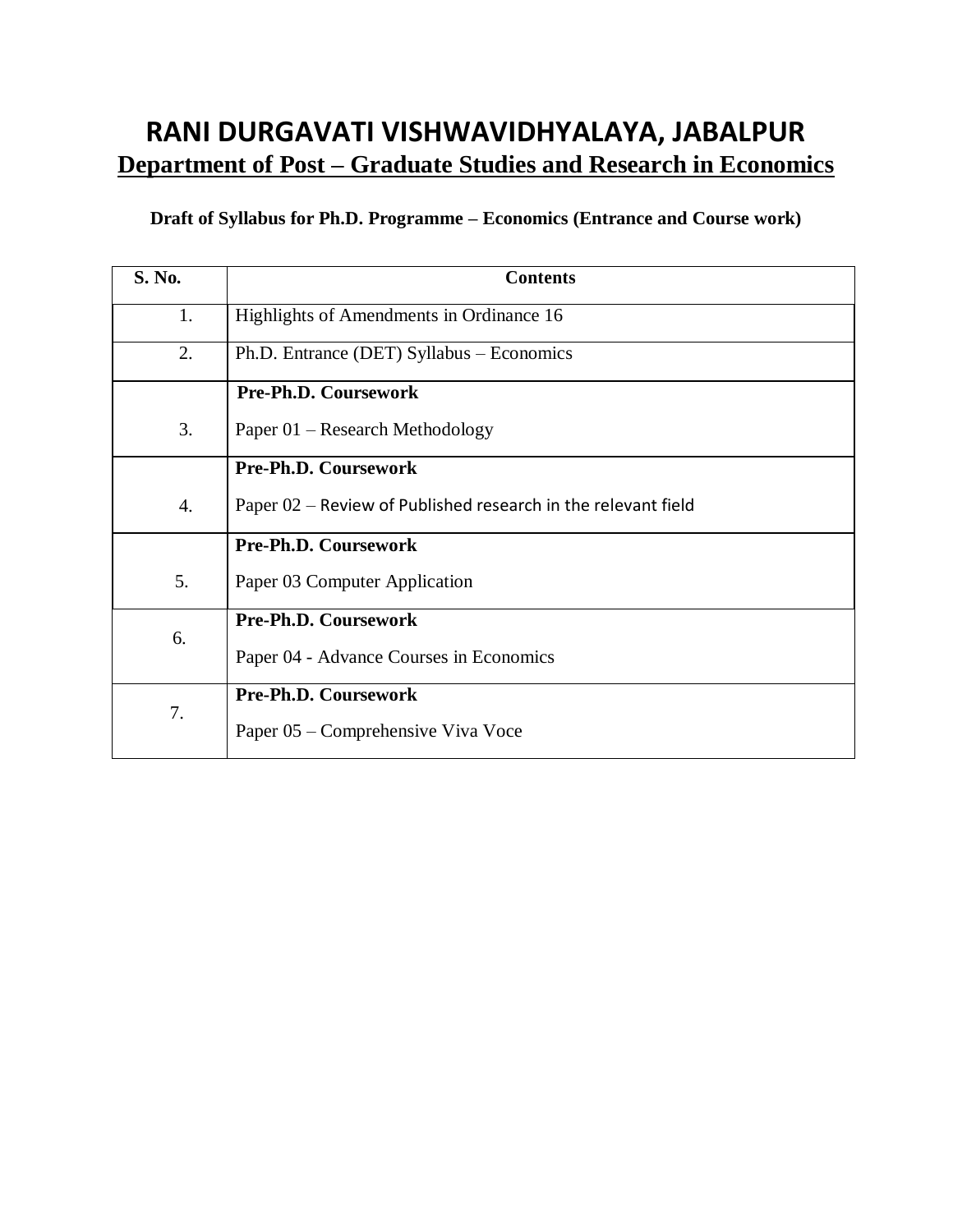# **RANI DURGAVATI VISHWAVIDHYALAYA, JABALPUR Department of Post – Graduate Studies and Research in Economics**

**Draft of Syllabus for Ph.D. Programme – Economics (Entrance and Course work)**

### **Date: 13/07/2018**

The Ph.D. Ordinance 16 has been revised and notified by the *Rani Durgawati Vishwavidyalaya, Jabalpur* on 24.05.2018. This would be effective from the session 2018-19.

Some of the major changes done in this revision of Ordinance are:

- DET 2018, would now be of 2hrs duration of 100 marks, with 100 multiple choice questions divided into two equal Section A for Research Methodology and Section B on Subject of Research.
- Minimum qualifying marks would be 50% (45% for ST/SC/OBC/PH) in Pre Ph.D. Entrance exam (DET).
- The Course Structure of the Pre -Ph.D. Entrance & Course Work has been revised.
- Passing Condition: 55% marks separately in each component of Pre Ph.D. course work.

| Code     | <b>Components</b>                                     | <b>Marks</b> | <b>Credits</b> |
|----------|-------------------------------------------------------|--------------|----------------|
| Paper 01 | <b>Research Methodology</b>                           | 100          | 4              |
| Paper 02 | Review of Published research in<br>the relevant field | 50           | 3              |
| Paper 03 | <b>Computer Application</b>                           | 50           | 3              |
| Paper 04 | Advance Course in Economics                           | 50           | 3              |
| Paper 05 | Comprehensive Viva-Voce                               | 50           | 3              |
|          | <b>Total</b>                                          | 300          | 16             |

The Pre-Ph.D. Course Work will now comprise of following five components.

**Note: 1 Credits =10 Contact Hours**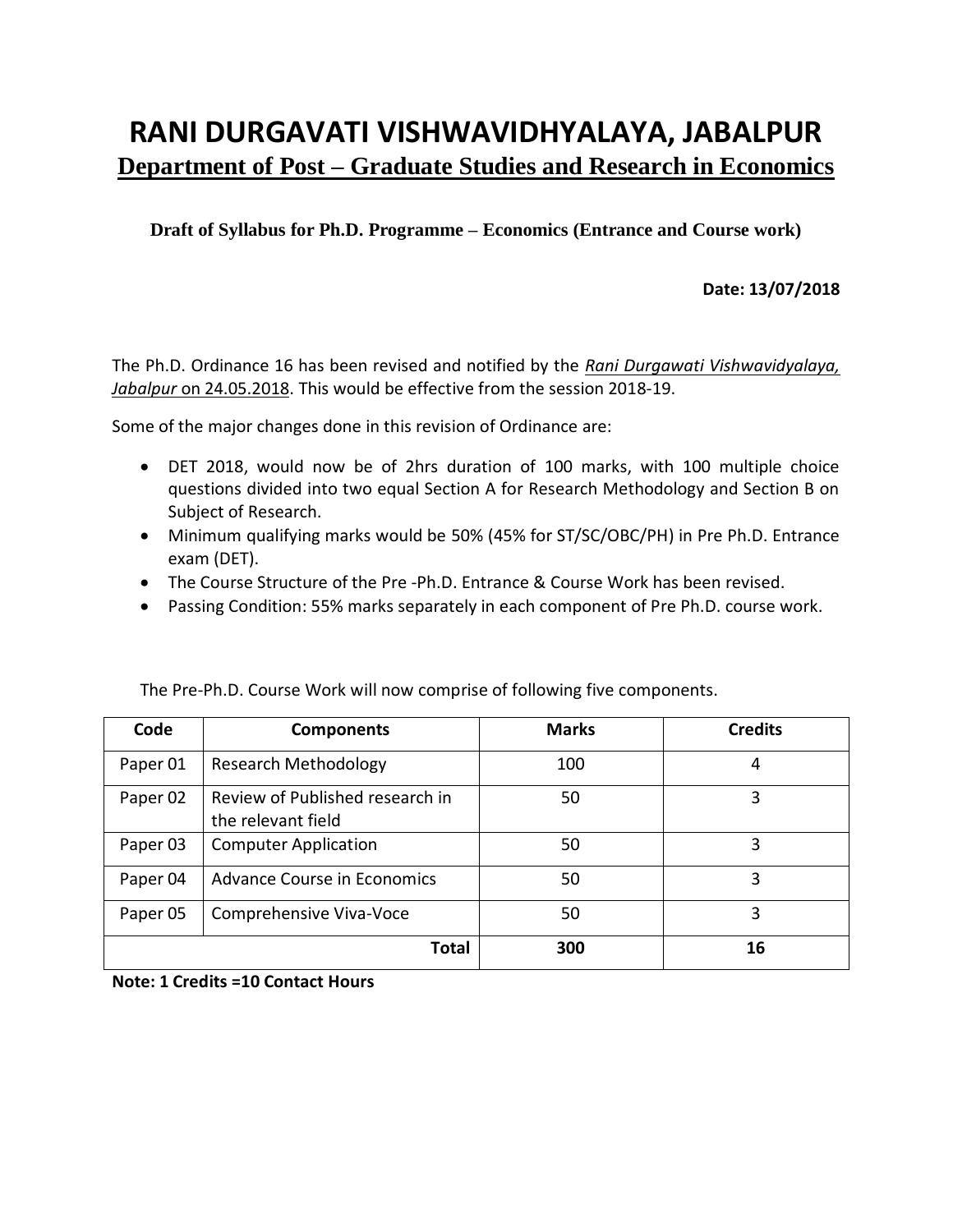# **RANI DURGAVATI VISHWAVIDHYALAYA, JABALPUR**

# **Syllabus for Ph.D. Entrance Exam**

# **Department of Post – Graduate Studies and Research in Economics**

**Total marks -100** Total marks -100

#### **The paper will be divided into two sections.**

**Section A** - This section will comprise of research methodology, aptitude and reasoning test. This section will be of 50 marks from Unit I.

**Section B** - This section will have objective questions from the core economics subjects. This section will be of 50 marks from Unit II to XI.

\*\*\*\*\*\*\*\*\*\*\*\*\*\*\*

# **Ph.D. Entrance Test**

# **Section A: Research Methodology**

# **Unit I**

Concept of function and types of functions; Limit, continuity and derivative; Rules of differenatiation; Interpretation of revenue, cost demand, supply functions; Elasticities and their types; Multivariable functions; Concept and types of production functions; Rules of partial defferentiation and interpretation of partial derivatives; problems of maxima and minima in single and multivariable functions; Concept of integration; Simple rules of integration; Application to consumer's surplus and peoducer's surplus.

Determinants and their basic properties; Solution of simultaneous equations through Cramer's rule; Concept of matrix- their types, simple operations on matrices, matrix inversion and rank of a matrix; Concept of vector- its properties; Matrices and vectors; Introduction to input-output analysis; Difference equations-Solution of first order and decond order difference equations;

Meaning, assumptions and limitations of simple correlation and regression analysis; pearson's product moment and spearman's rank correlation coefficients and their properties; Concept of the least squares and the lines of regression; Standard error of estimate and regression (applications only).

Deterministic and non-deterministic experiments; Various types of events-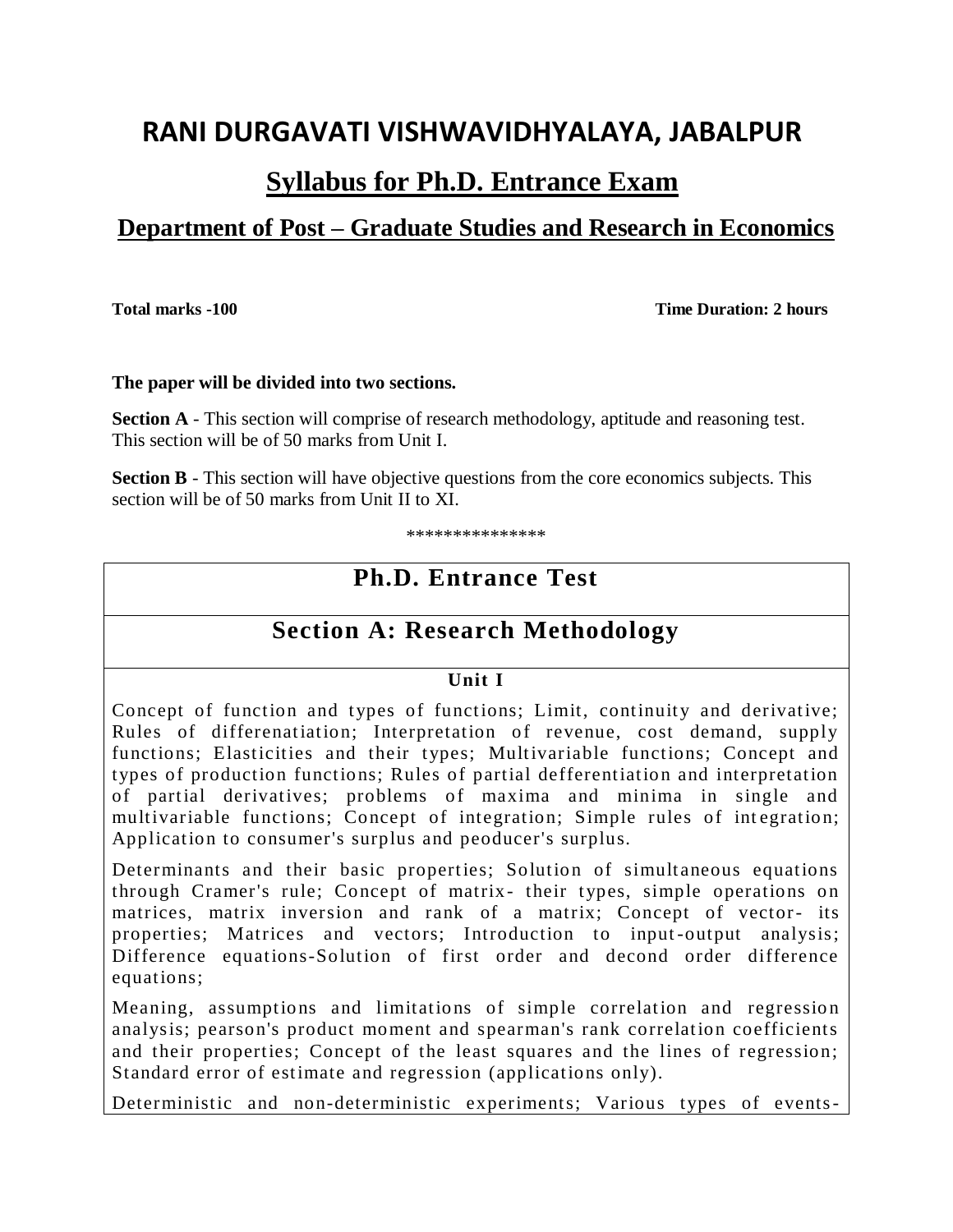classical and empirical definitions of probability; Laws of addition and multiplication; Conditional probability and concept of interdependence; Baye's theorem and its applications; Properties (without derivations) of Binomial, poisson and Normal distributions.

Basic concept of sampling-random and non- random sampling; Simple random; stratified random and p.p.s. sampling; Concept of an estimator and its sampling distribution; Desirable properties of an estimator; Formulation of statistical hypotheses - Null and alternative; Goodness of fit; Confidence intervals and level of significance; Hypothesis testing based on z,t,x2 (Chi-square) and F tests; Type I and Type II errors.

### **Section B: Economics**

# **Unit II**

Elasticities of demand - theoretical aspects and empirical estimation; elasticity of supply; Theories of demand Revealed preference theory; Revision of demand theory by Hicks. Indirect utility functions; Recent developments in demand analysis Consumer's surplus; Inter-temporal consumption; Recent developments in demand. Elementary theory of price formation- demand and supply equilibrium; Cobweb theorem.

Production function Isoquants - Least cost combination of inputs; Elasticity of substitution; Euler's theorem; Technical progress and production function; Empirical work on production functions; Traditional and modern theories of costs - Empirical evidence; Derivation of cost functions from production function; derived demand for factors.

Price and output determination: Perfect competition; Monopoly - short run and long run equilibrium, price discrimination, welfare aspects, monopoly control and regulation. Critical evaluation of marginal analysis; Baumol's sales revenue maximization model; Wiliamson's model of managerial discretion; Marris model of managerial enterprise.

Marginal productivity theory; Theory of distribution in imperfect product and factor markets; Determination of rent, wages, interest and profit; Macro theories of distribution - Ricardian, Marxian, and Kaldor's.

Pigovian welfare economics; pareto optimal conditions; Social welfare function; Compensation principle; Inability to obtain optimum welfare - Imperfections, market failure, decreasing costs, uncertainty and non-existent and incomplete markets; Theory of Second Best - Arrow's impossibility theorem.

Partial and general equilibrium, Walrasian excess demand and input -output approaches to general equilibrium, existence, stability and uniqueness of equilibrium and general equilibrium, Stolper-Samuelson theorem, relationship between output mix and real factor prices.

# **Unit III**

Circular Flow of Income in two,-three-and four-sector economy; different forms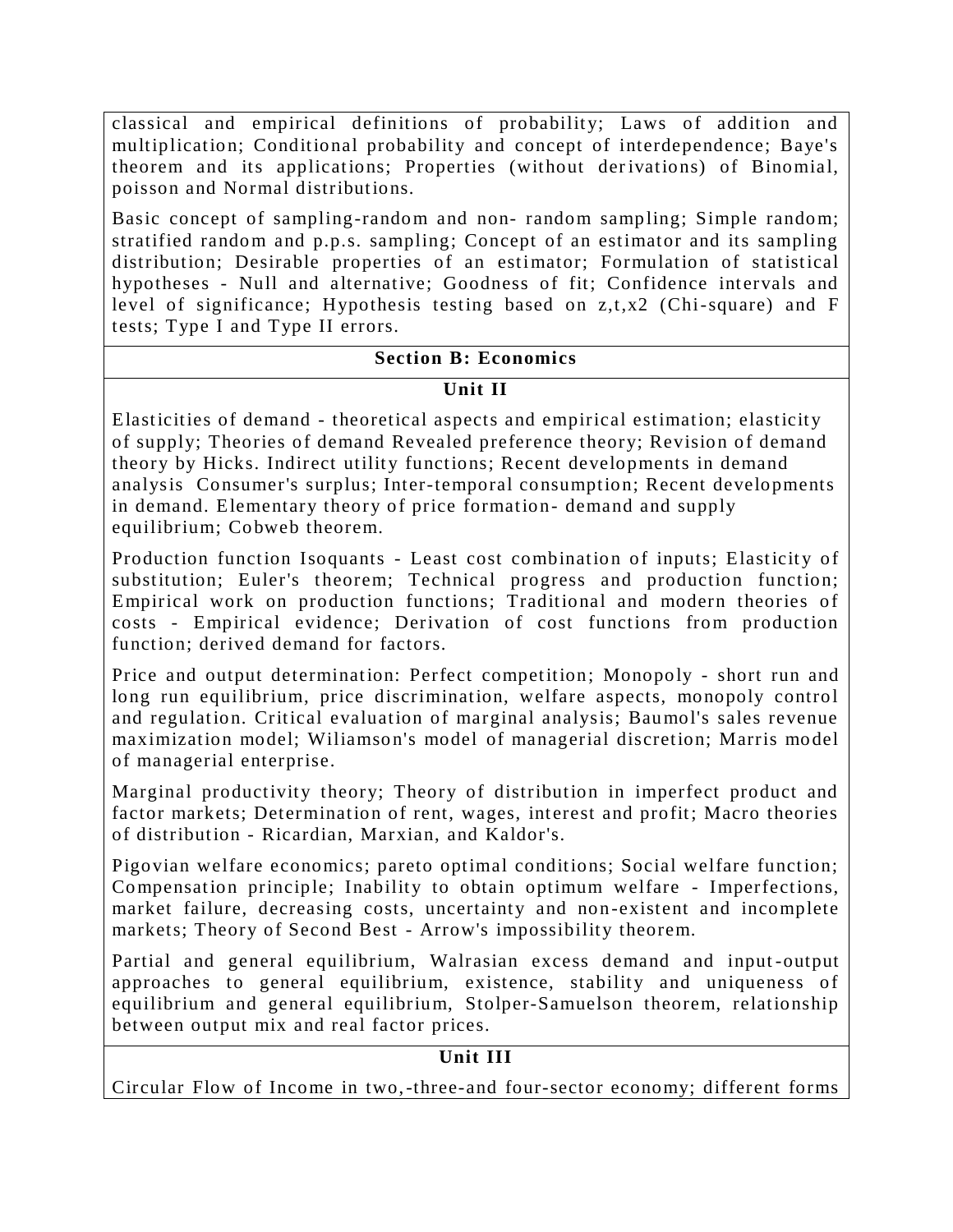of national income accounting - Social accounting, input-output accounting, flow of funds accounting and balance of payments accounting.

Keynes psychological law of consumption - implications of the law; short-run and long-run consumption function; Empirical evidence on consumption function; Income consumption relationship.

Marginal efficiency of investment and level of investment; Marginal efficienc y of capital and investment - long run and short run; The accelerator and investment behaviour - impact of inflation; Influence of policy measures on investment - empirical evidence.

RBI approach to money supply; High powered money and money multiplier; budget deficits and money supply; money supply and open economy; control of money supply.

Classical approach to demand for money - Quantity theory approach, Fisher's equation, Cambridge quantity theory, Keynes's liquidity preference approach, transaction, precautionary and speculative demand for money - aggregate demand for money; Derivation of LM curve.

Neo-Classical and Keynesian views on interest; The IS-LM model; Extension of IS-LM model with Government sector; Relative effectiveness of monetary and fiscal policies; Extension of IS-LM models with labour market and flexible prices.

Post-Keynesian approaches to demand for money - Patinkin and the Real Balance Effect, approaches of Baumol and To bin; Friedman and the modern quantity theory; Crisis in Keynesian economics and the revival of monetarism.

Classical Keynesian and Monetarist approaches to inflation; Structuralist theor y of inflation; Philips curve analysis - Short run and long run Philips curve; Samuelson and Solow - the natural rate of unemployment hypothesis; Tobin's modified Philips curve; Adaptive expectations and rational expectations; Policies to control inflation.

Theories of Schumpeter, Kaldor, Samuelson and Hicks, Goodwin's model; Control of business cycles - relative efficacy of monetary and fiscal policies.

### **Unit IV**

Economic growth and development - Factors affecting economic growth : capital, labour and technology; Growth models - Harrod and Domar, instability of equilibrium; Neo-classical growth models - Solow and Meade, Mrs. Joan Robinson's growth model; Cambridge criticism of Neo -classical analysis of growth.

Technological progress - embodied and disembodied technical progress; Hicks, Harrod; lesrning by doing, production function approach to the economic growth; Total factor productivity and growth accounting: Growth models of Kaldor.

Development and underdevelopment - Perpetuation of underdevelopment;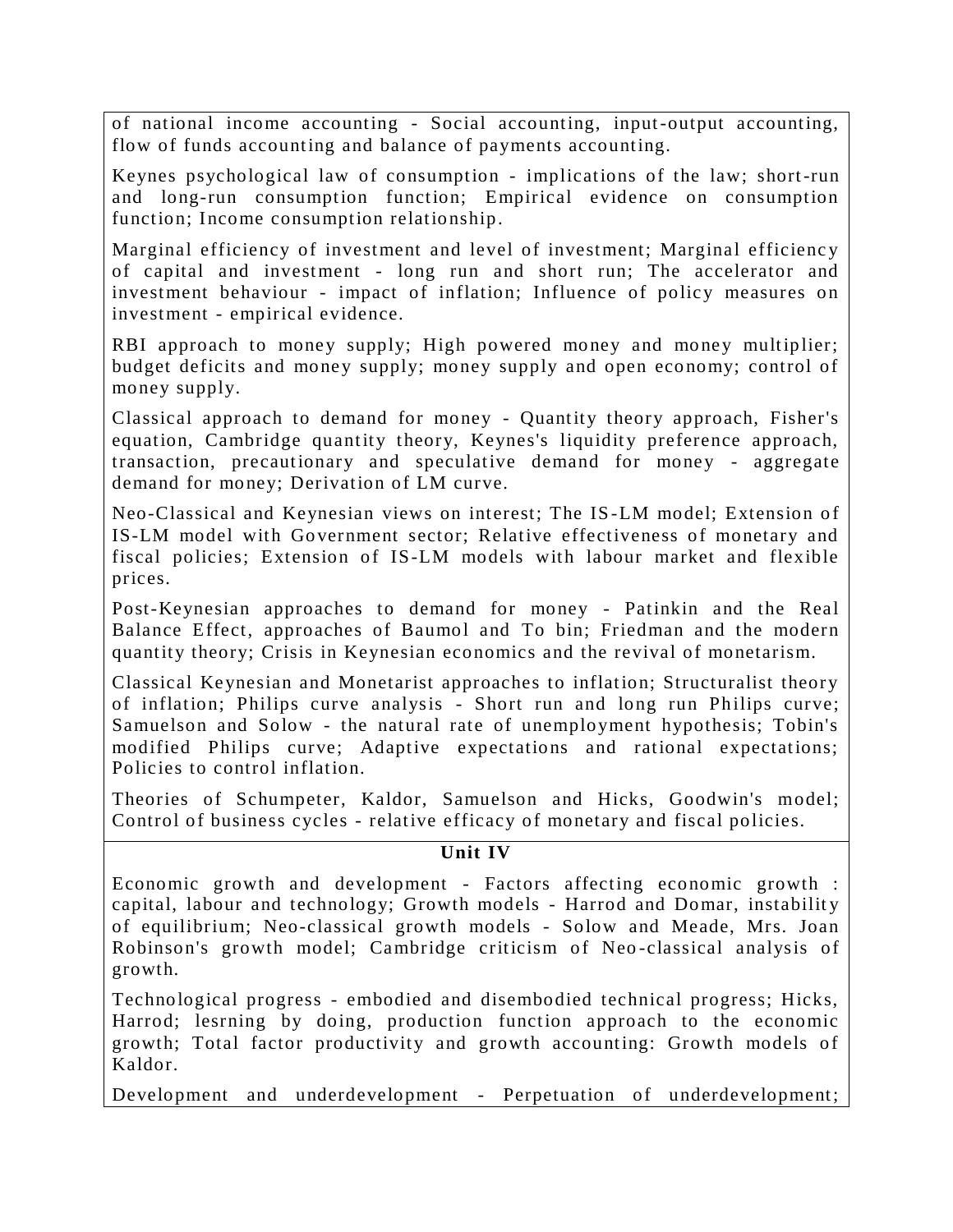Poverty - Absolute and relative; Measuring development and development gap - Per capita income, inequality of income, Human development index and other indices of development and quality of life - Food security, education, health and nutrition; Human resource development; Population problem and growth pattern of Population - Economic development and institutions.

Classical Theory of development - contributions of Adam Smith, Ricardo, Malthus and James Mill, Kari Marx and development of capitalistic economy theory of social change, surplus value and profit; Immutable laws of capitalist development; Role of credit, profit and degeneration of capitalism; Structural analysis of development.

Partial theories of growth and development - vicious circle of poverty, circular causation, unlimited supply of labour, big push, balanced growth, unbalanced growth, critical minimum effort thesis, low-income equilibrium trap; Dualismtechnical behavioral and social; Ranis and Fei model; Dixit and Marglin model, Kelly et. al. Model; Dependency theory of development; Structural view development.

International trade as engine of growth; Static and dynamic gains from trade; prebisch, Singer and Myrdal thesis vs. free trade; Export -led growth; Dual gap analysis; Balance of payments; Tariffs and effective protection; Post -GATT international economic order; WTO and developing countries.

Role of monetary and fiscal policies in developing countries - Prior savings, inflation and growth - Empirical evidence; External resources - FDI, aid vs. trade, technology inflow; MNC activity in developing countrie s; Barrowings domestic and external; Burden of borrowing - IMF and World Bank policies in developing countries.

Need for investment criteria in developing countries - present vs., future, Alternative investment criteria; Cost-benefit analysis, Shadow prices, Project evaluation and UNIDO guidelines.

Need for planning - democratic, decentralized and indicative planning, micro level planning Review of Indian plan models and planning.

### **Unit V**

Role of Government in organized society; Changing perspective - government in a mixed economy: public and private sector, cooperation or competition; Government as an agent for economic planning and development; Government as a tool for operationalizing the planning process.

Private and public mechanism for allocating resources; Problems for allocating resources; Problems of preference revelation and aggregation of preferences; Voting systems; Arrow impossibility theorem; An economic theory of democracy; Politico-economic-bureaucracy.

Poverty alleviation; Provision of infrastructural facilities, removing distributional inequalities and regional imbalances. Wagner's law of increasing state activities; Wiesman - peacock hypothesis; Pure theory of public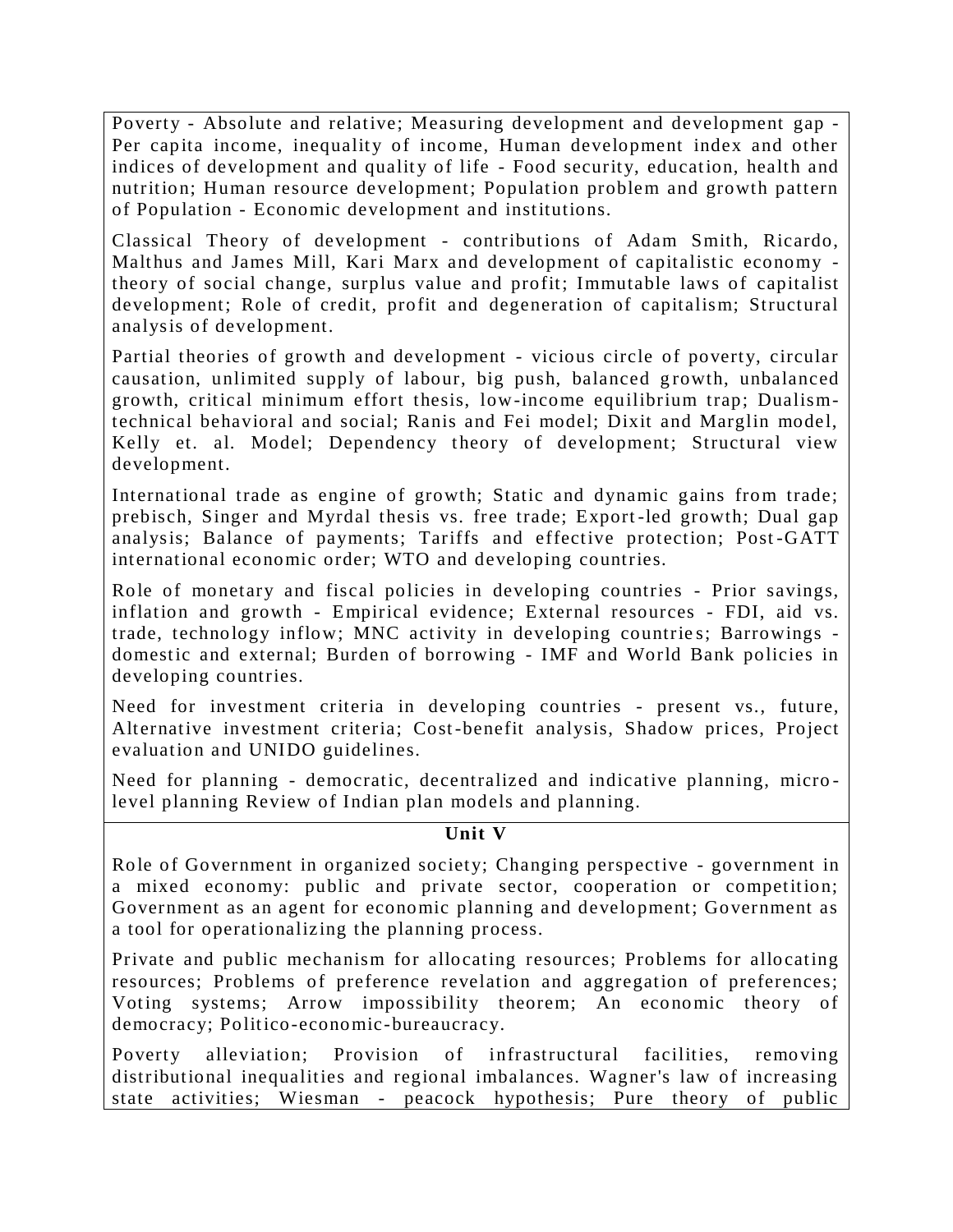expenditure; Structure and growth of public expenditure; Criteria for public investment; Social cost-benefit analysis - project evaluation, Estimation of costs, discount rate; Reforms in expenditure budgeting; Programme budgeting and zero base budgeting.

Theory of incidence; Alternative concepts of incidence - Allocative and equity aspects of individual taxes; Benefit and ability to pay approaches; Theory of optimal taxation; Excess burden of taxes; Trade -off between equity and efficiency; The problem of double taxation.

Classical view of public debt; Compensatory aspect of debt policy; Burden of public debt; Sources of public debt; Debt through created money; public borrowings and price level; Crowding out of private investment and activity; principles of debt management and repayment.

Objectives of fiscal policy - full emplo yment, anti-inflation, economic growth, redistribution of income and wealth; Interdependence of fiscal and monetary policies; Budgetary deficits and its implications; Fiscal policy for stabilization automatic vs. discretionary stabilization; Alternative measures of resource mobilization and their impact on growth, distribution and prices; Balanced budget multiplier.

Principles of multi-unit finance; Fiscal federalism in India; Vertical and horizontal imbalance; Assignment of function and sources of revenue; Constitutional provisions; Finance Commission and Planning Commission; Devolution of resources and grants; Theory of grants; Resource transfer from Union to States - Criteria for transfer of resources; Centre -State financial relations in India; problems of states' resources and indebtedness; Transfer of resources from Union and States to local bodies.

Indian tax system; Revenue of the Union, States and local bodies; Major taxes in India: base of taxes, direct and indirect taxes, taxation of agriculture, expenditure tax, reforms in direct and indirect taxes, taxes on services; Non -tax

revenue of Centre, State and local bodies; Analysis of Centre and State Government budgets; Lack of flexibility in Centre and State budgets, shrinking size of development finance through budgets; Trends in public expenditure and public debt; Fiscal crisis and fiscal sector reforms in India; Reports of Finance Commissions in India.

### **Unit VI**

The pure theory of international trade - Theories of absolute advantage, comparative advantage and opportunity costs, modern theory of international trade; Theorem of factor price equalization; Empirical testing of theory of absolute cost and comparative cost -Heckscher-Ohlin theory of trade.

Measurement of gains from trade and their distribu tion; Concepts of terms of trade, their uses and limitations; Hypothesis of secular deterioration of terms of trade, its empirical relevance and policy implications for less developed countries; The Theory of Interventions; Economic effects of tariffs and quotas on national income, output emplo yment, terms of trade, income distribution;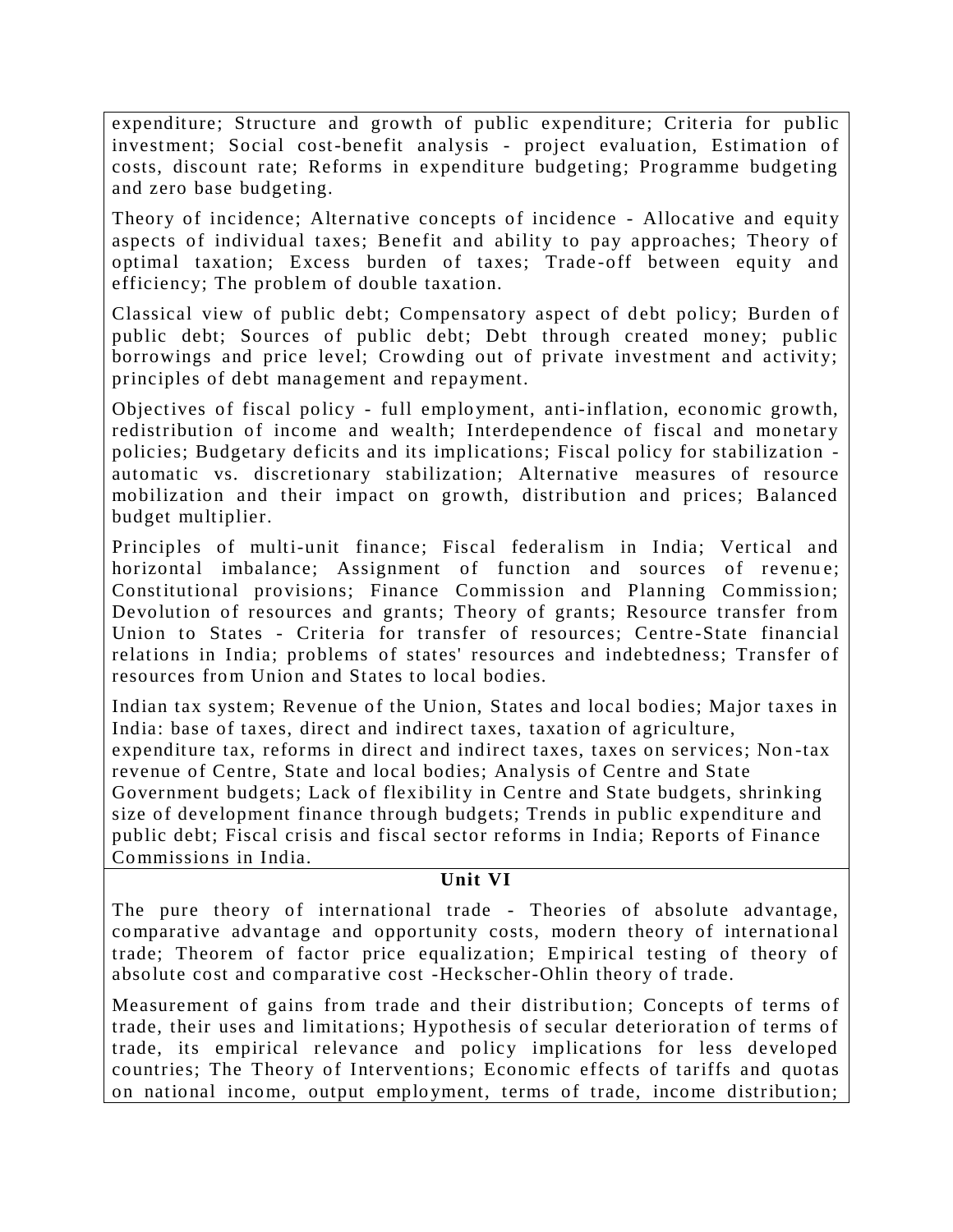Balance of payments on trading partners both in partial and general equilibrium analysis. The political economy of non-tariff barriers and their implications; nominal, effective and optimum rates of tariffs-their measurement, impact and welfare implications; Trade under imperfectly competitive market.

Meaning and components of balance of payments; Equilibrium and disequilibrium in the balance of payments; The process of adjustment under systems of gold standard, fixed exchange rates and flexible exchange rates; Expenditure-reducing and expenditure-switching policies and direct controls for adjustment; policies for achieving internal and external equilibrium simultaneously under alternative exchange rate regimes; A critical review of the monetary approach to the theory of balance of payments adjustment; Foreign trade multiplier with and without foreign repercussions and determination of national income and output; Relative merits and demerits of fixed and flexible exchange rates in the context of growth and development in developing countries.

Forms of economic cooperation; Reforms for the emergence of trading blocks at the global level; Static and Dynamic effects of a customs union and free trade areas; Rationale and economic progress of SAARC/SAPTA and ASEAN regions. Problems and prospects of forming a customs union in the Asian region. Regionalism (EU,NAFTA); Multilateralism and WTO; Rise and fall of gold standard and Bretton-woods system; Need, adequacy and determinants of international reserves; Conditionality clause of IMF; Emerging International Monetary System with special reference to Post-Maastrishit developments and developing countries; Reform of the International Monet ary System. India and developing countries; Theory of short-term capital movements and East-Asian Crisis and lessons for developing countries; International trade and financial institutions- Functions of GATT/WTO (TRIPS. TRIMS), UNCTAD, IMF, World Bank and Asian Development Bank; WTO and World Bank from the point of view of India.

Trade problems and trade policies in India during the last five decades; Recent changes in the direction and composition of trade and their implications; Rationale and impact of trade reforms since 1991 on balance of payments, employment and growth, problems of India's international debt; Working and regulations of MNCs in India; Instruments of export promotion and recent import and export policies and agenda for future.

### **Unit VII**

Objectives and strategy of planning; Failures and achievements of Plans; Developing grass-root organizations for development - Panchayats, NGOs and pressure groups.

Broad demographic features of Indian population, Rural-urban migrations; Urbanization and civic ameneties; Poverty and Inequality.

Energy; Social infrastructure - education and health; Environment; Regional imbalance; Issues and policies in financing infrastructure development.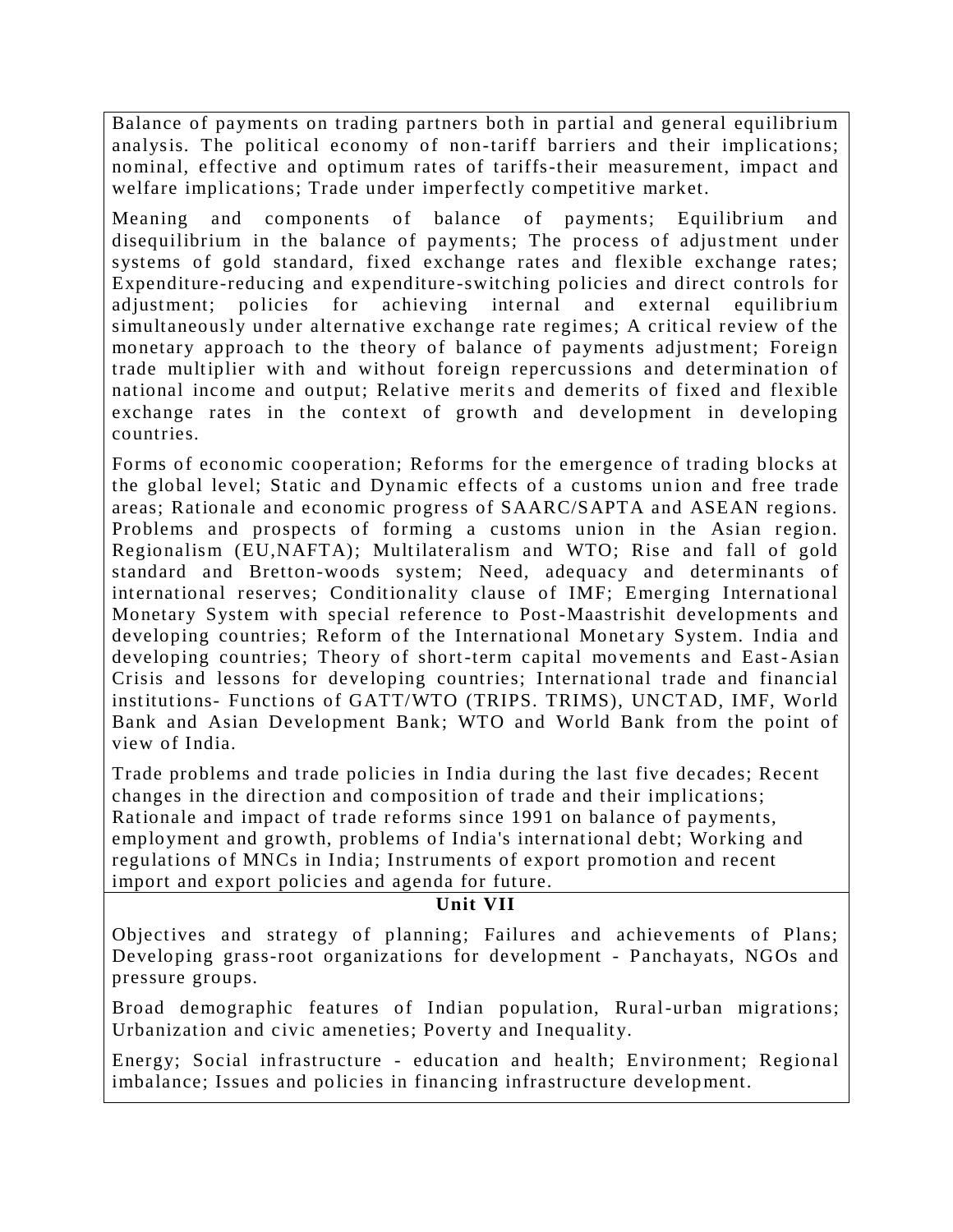Institutional Structure - land reforms in India; Technological change in agriculture - pricing of agricultural inputs and output; Terms of trade between agriculture and industry; Agricultural finance policy; Agricultural Marketing and Warehousing; Issues in food security - policies for sustainable agriculture

Industrial policy; Public Sector enterprises and their performance; Problem of sick units in India; Privatisation and disinvestment debate; Growth and pattern of industrialisation; Small-scale sector; Productivity in industrial sector; Exit policy - issues in labour market reforms; Approaches for employment generation.

Analysis of price behaviour in India; Financial sector reforms; Interest rate policy; Review of monetary policy of RBI; Money and capital markets; Working of SEBI in India.

Structure and direction of foreign trade; Balance of payments; Issues in exportimport policy and FEMA; Exchange rate policy; Foreign capital and MNCs in India; The progress of trade reforms in India.

Rationale of internal and external reforms; Globalisation of Indian economy; W.T.O. and its impact on the different sectors of the economy; Need for and issues in good governance; Issues in competition and Safety nets in Indian economy.

### **Unit VIII**

Concept and organization of a firm - ownership, control and objectives of the firm; Passive and active behaviour of the firm. Seller's concentration; Product differentiation; Entry conditions; Economiec of scale; Market structure and profitability; Market structure and innovation; Theories of industrial location - Weber and Sargent Florence; Factors affecting location.

Product pricing - Theories and evidence; investment expenditure - Methods of evaluating investment expenditure; Theories and empirical evidence on Mergers and acquisitions (M & As) and diversification.

Growth of the firm - Size and growth of a firm; Growth and profitability of the firm; Constraints on growth; productivity, efficiency and capacity utilization - Concept and measurement, Indian situation.

Classification of industries; Industrial policy in India -Role of Public and private sectors; Recent trends in Indian industrial growth; MNCs and transfer fo technology; Liberalization and privatization; Regional industrial growth in India; Industrial economic concentration and remedial measures; Issues in industrial proliferation and environmental preservation; Pollution control policies.

Owned, external and other components of funds; Role, nature, volume and types of institutional finance - IDBI, IFCI, SFCs, SIDC, commercial banks, etc.; Financial statement - Balance sheet, Profit and loss account; assessment of financial soundness, ratio analysis.

Structure of industrial labour; Employment dimensions of Indian industry;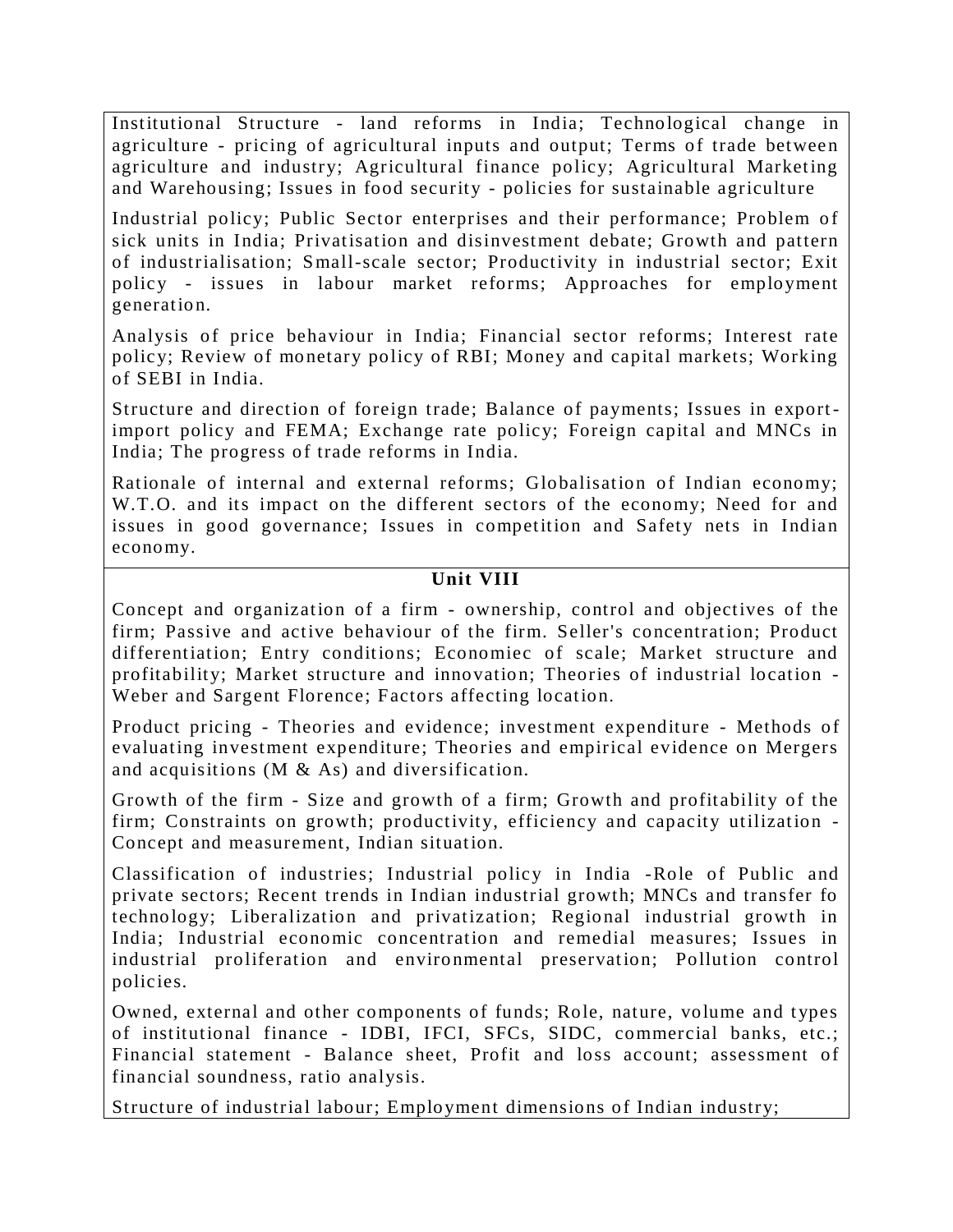Industrial legislation; Industrial relations; Exit policy and social security; Wages and problem of bonus - labour market reforms.

Iron and Steel;Cotton testiles;Jute;Sugar;Coal;Cement and engineering goods; Development of small-scale and cottage industries in India.

# **Unit IX**

Nature and scope of agricultural and rural economics; Traditional agriculture and its modernization; Role of agriculture in economic development; Interdependence between agriculture and industry - some empirical evidence; Agricultrual development, poverty and environment.

Livestock economics - Livestock resources and their productivity; problems of marketing; White revolution; fishery and poultry development; Forestry, Issues and problems in rural industrialization and development of agro -based industries.

Use of land, water and energy; Rural transport, communication, banking, extension services, role,modes and problems of rural electrification; Rural social infrastructure,- education and health and information dissemination. Principles of land utilization, land distribution-structure and trends, land tenures, Tenaney and Crop sharing, Pro blems of marginal and small farmers, Land reforms mearsures and performance.

Agricultural peoduction - Resource use and efficiency; Production function analysis in agriculture; Factor combination and resource substitution; Cost and supply curves; Size of farm and laws of returns - Theoretical and empirical findings; Farm budgeting and cost concepts; Supply response of individual crops and aggregate supply; Resource use efficiency in traditional agriculture; Technical change, labour absorption and gender iss ues in agricultural services.

Rural labour supply; Interlocking of factor markets; Mobility of labour and segmentation in labour markets; marginalisation of rural labour; Nature, extent and trends in rural unemployment; Agricultural wages in India; Male -female wage differences; Non-agricultural rural emplo yment - Trends and determinants. Marketing and state policy; Agricultural markets and marketing efficiency - Marketing functions and costs; Market structure and imperfections; Regulated markets; Marketed and marketable surplus; Behaviour of agricultural prices - Cobweb model; Price and income stability; State policy with respect to agricultural marketing; Warehousing; Prices; Need for state intervention; Objectives of agricultural price policy - Instruments and evaluation; Food security in India and public distribution system.

Recent trends in agricultural growth in India; Inter-regional variations in growth of output and productivity; Cropping pattern shifts; Supply of inputs - Irrigation, power, seed and fertilizers; Pricing of input and role of subsidies; Distribution of gains from technological change; Role of Public investment and capital formation in Indian agriculture; Strategy of agricultural development and technological progress; International trade in agricultural commodities; Commodity agreements - Role of World Trade Organization; Issues in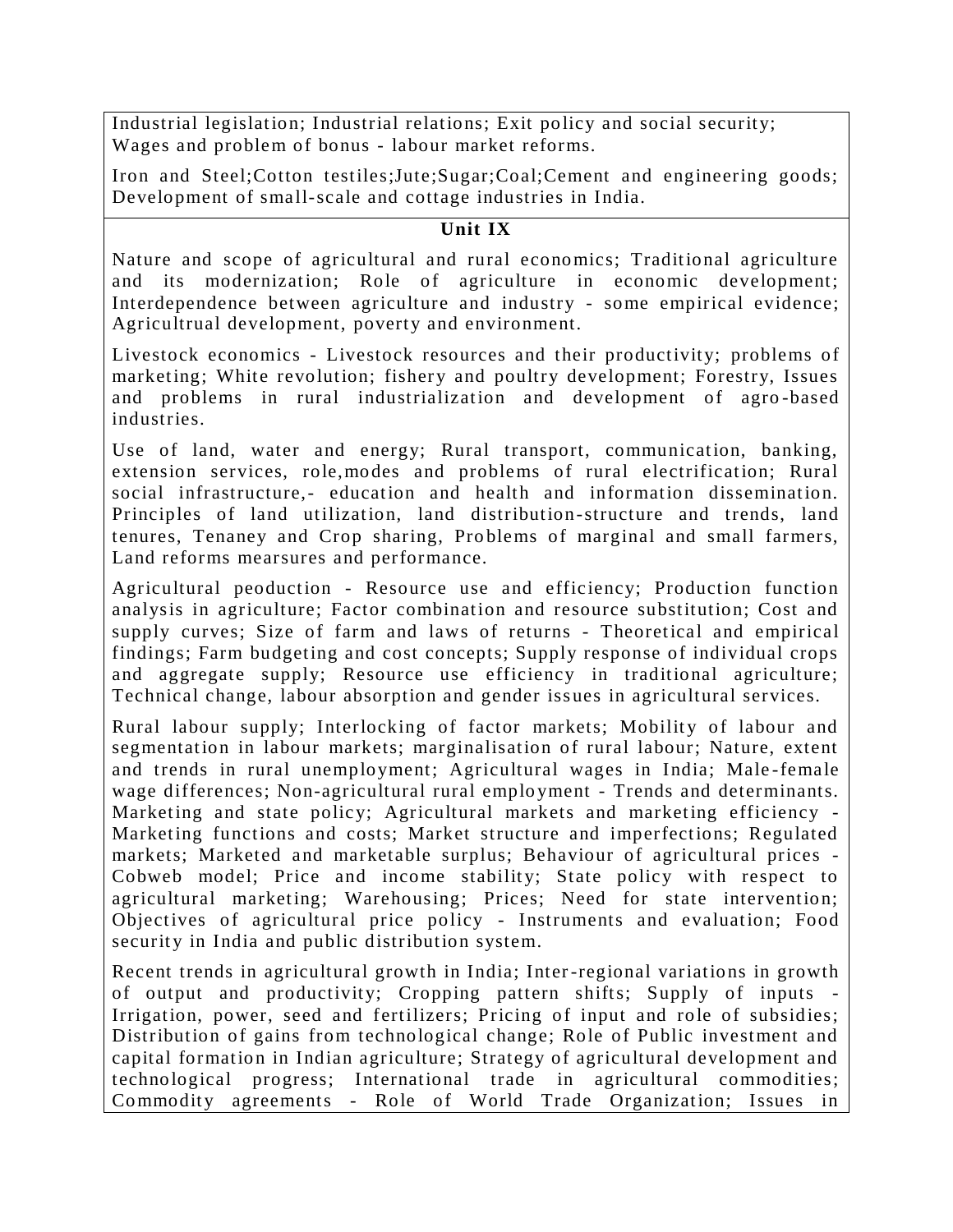liberalization of domestic and international trade in agriculture - Nature and features of agri-business; Role of MNCs; Globalization of Indian economy and problems and prospects of Indian agriculture; Impact of World Trade Organisation on Indian agriculture.

#### **Unit X**

Nature, meaning and scope of econometrics; Simple and general linear regression model- Assumptions, Estimation (through OLS approach) and properties of estimators; Gauss-Markov theorem; Concepts and derivation of Rs.2 and adjusted Rs.2 Concept and analysis of variance appeoach and its application in regression analysis; Estimation of non-linear equations-parabolic, exponential, geometric, hyperbolic.

Nature, test, consequences and remedial steps of problems of heteroscedasticity; multicollinearity and auto -correlation; Problems of specification error; Errors of measurement.

Dummy variable technique - Testing structural stability of regression models comparing to regressions, interaction effects, seasonal analysis use of dummy variables, regression with dummy dependent variables.

Autoregressive and distributed lag models - Koyak model, partial adjustment model, adaptive expectations; Instrumental variables; Problem of autocorrelation - Application; Almon approach to distributed -lag models; Error correlation mechanism.

The simultaneous equation bias and inconsistency of OLS estimators; The identification problem; Rules of identification - order and rank conditions; Methods of estimating simultaneous equation system; Recursive methods and OLS; Indirect least squares (ILS); 2SLS, 3SLS and ML methods - Applications.

Stationarity, unit roots, co-integration-squrious regression, Dickey-Fuller test, Engle-Granger test, Random walk model, Forecasting with ARIMA modelling; Box-Jenkins methodology.

### **Unit XI**

Meaning and scope of demography; Components of population growth and their inter-dependence; Measures of population change; Structure, distribution a nd sources of population data; Theories of population - Malthus, Optimum theory of population; Theory of demographic transition - Views of Medows, Enke and Simon.

Population trends in the twentieth century; Population explosion - Threatened or real, distant or imminent; International aspects of population growth and distribution; Pattern of age and sex structure in more developed and less developed countries; Determinants of age and sex structure; Demographic effects of sex and age structure, economic and social implications; Age Pyramids and projections - Individual aging and population aging.

Importance of study of fertily - Total fertility rate[ Gross reproduction rate and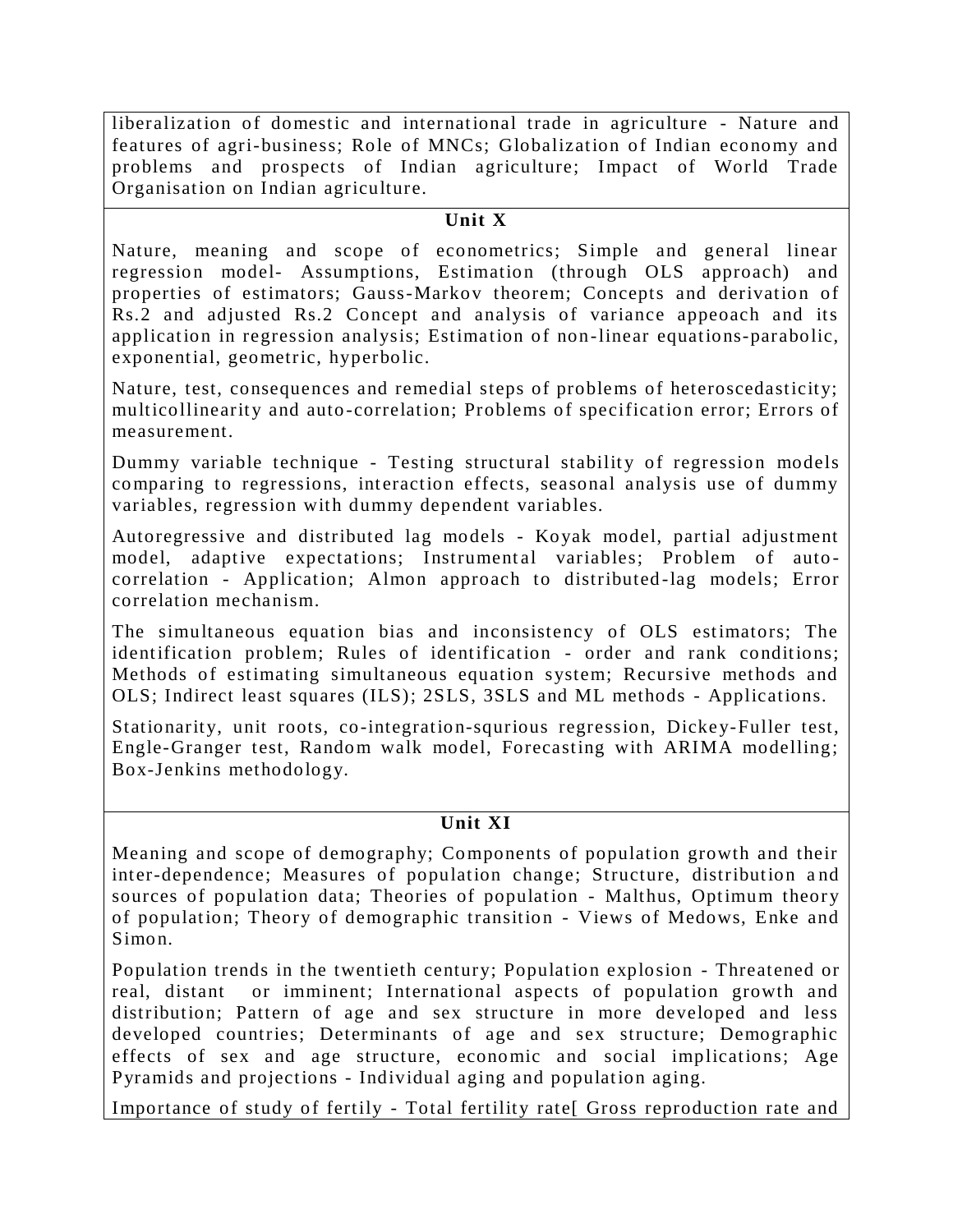net reproduction rate; Levels and trends of fertility in more and less developed countries; Factors affecting fertily - Socio-economic factors, economic status, health, education, nutrition, caste, religion, race, region, rural-urban and status of husband and wife. Mortality - Death rates, crude and age-specific; Mortality at birth and infant mortality rate; Levels and trends in more nad less developed countries; Sex and age pattern of mortality; Factors for decline in mortality in recent past; Life table - Construction and uses; Concepts of stable population; Methods of population proje ction.

Concepts and types - Temporary, internal and International; International migration - Its effect on population growth and pattern; Factors affecting migration; Theories of migration related to internal migration; Urbanization - Growth and distribution of rural-urban population in developed and developing countries.

Study of census in India - Methodology and characteristics of census; National Family Health Survey 1 and 2 and Rapid Household Survey; Changing characteristics of population in India; Population growth rates, trends and regional variations in sex ratio; Age structure of population, foetal, infant and child mortality rates; Maternal mortality rates; Life expectancy; Appraisal of Kerala model; Pattern of Migration and Urbanization in India.

Population, economy and environment linkages - Population, health, nutrition productivity nexus; Population and human development issues; Culture and fertility, Education and fertility, Demography and household economic behaviour.

Evolution of population policy in India - The shift in policy from population control to family welfare, to women empowernment; Family planning strategies and their outcomes; Reproductive health maternal nutrition and child health policies; Population and strategies for human development of different social groups; Social impact of new reproductive technologies and their regulation; The new population policy; Tasks before the National Population Commission.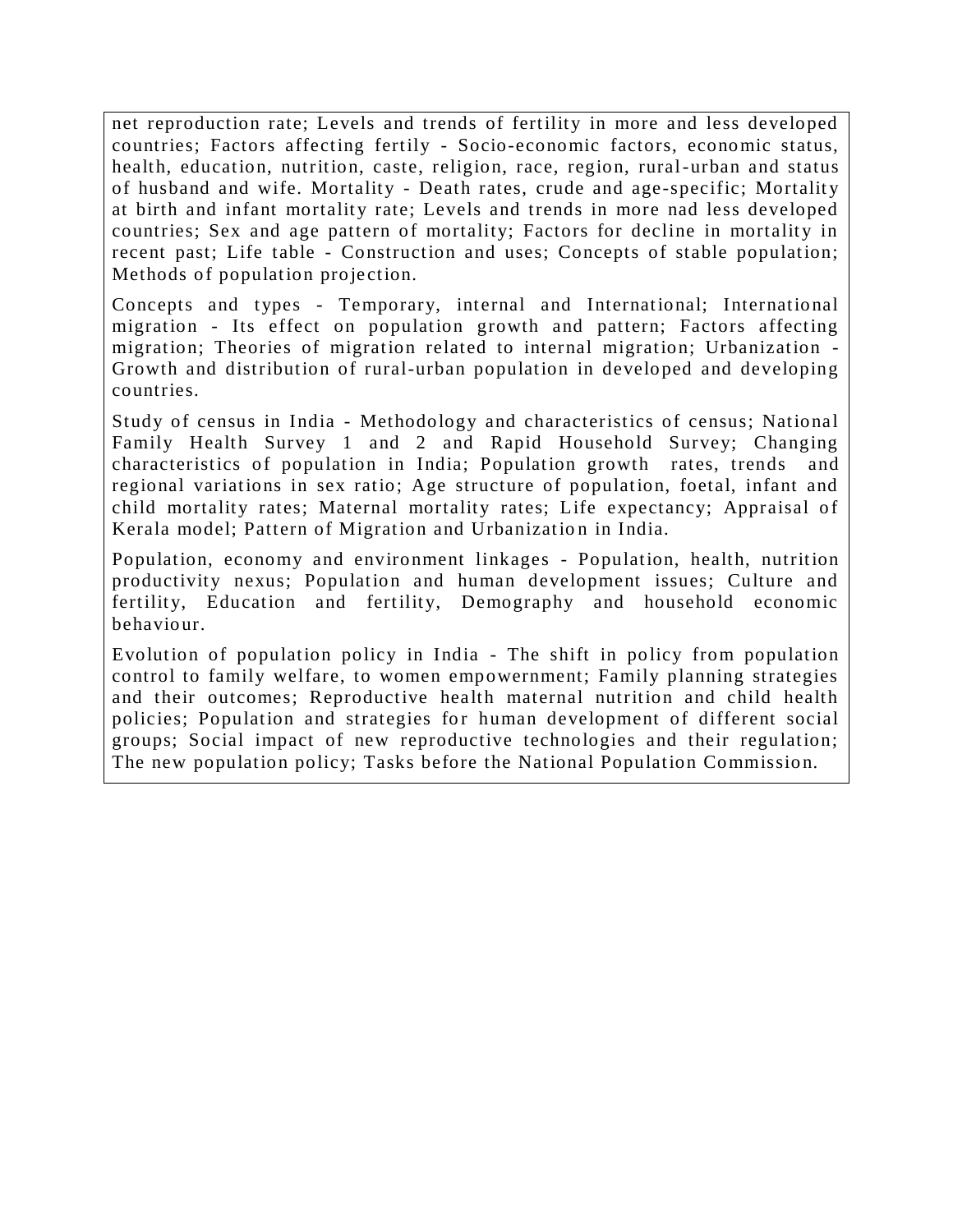# **RANI DURGAVATI VISHWAVIDHYALAYA, JABALPUR**

# **Pre – Ph.D. Course Work in Economics**

# **Paper 01 – Research Methodology**

#### **Max Marks: 100 (4 Credits)**

#### **UNIT I : Introduction & Research Design**

Nature and Objectives of Research, Methods of Research: historical, descriptive and experimental, research process, research approaches, criteria for good research. Meaning of research design, need of research design, features of good design, various research designs, basic principles of experimental designs, designs of experiments.

#### **UNIT II : Data Collection & Analysis**

Types of Data, methods and techniques of data collection, primary and secondary data, Meta-Analysis, historical methods, content analysis, devices used in data collection, pilot study and pretext of tools, choices of data collection methods.

#### **UNIT III : Processing and Analysis of Data**

Measures of Central Tendency, Measures of Dispersion, Measures of Variation. Measures of Central Tendency vs. Measures of Dispersion, Normal Distribution, Measures of Skewness and interpretation, Correlation and Regression: Types and applications, Chi-square test: it's purpose and use.

#### **UNIT IV : Paper Writing and Report Generation**

Basic concept of paper/thesis writing report generation, writing research abstract, introduction, review of literature, result, conclusion, concepts of bibliography and references, significance of report writing, steps of report writing. Types of research reports, Methods of presentation of report. Format of publication in Research journal.

#### **UNIT V : Computer Applications**

Application of computers in research, Generating charts/graphs in Microsoft Excel, Power Point Presentation, Web Search: Introduction to Internet, Use of Internet and WWW. Using search engines like Google, Yahoo, etc.

**Note: The examiner shall set total ten questions (two questions from each unit) covering the entire Syllabus. The candidate shall be required to attempt any five questions selecting at least one question from each unit.**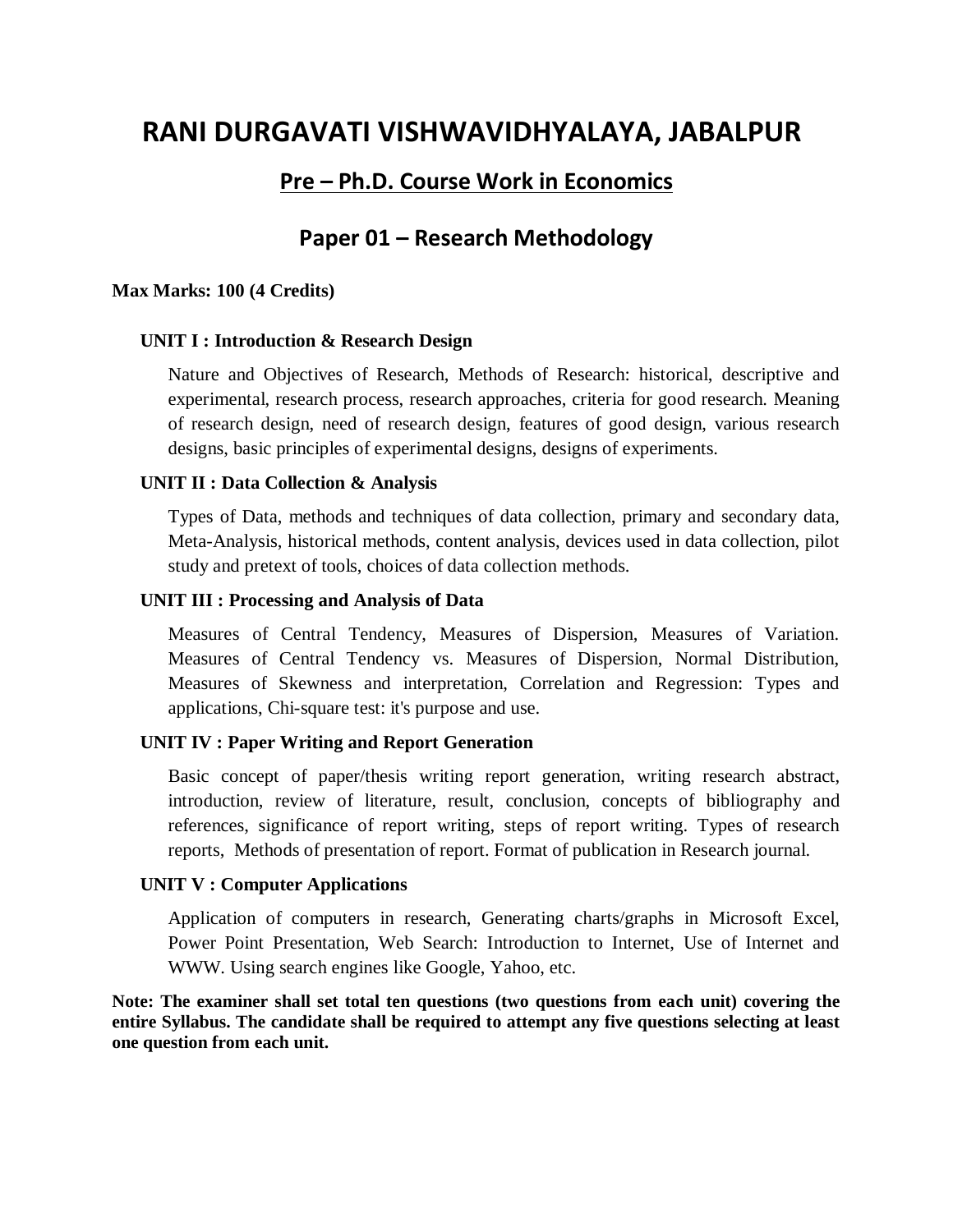Reference Books:

- 1. Kothari. C. R., "Research Methodology (sMethods and Techniques)", New Age Publisher.
- 2. Donald. H., Pamela S. Schindler, "Bussiness Research Methods", 8/e Tata McGraw Hill Co. Ltd
- 3. Bendat and Piersol, "Random Data: Analysis and Measurement Procedures", Wiley Interscience
- 4. Raymond Greenlaw, " Inline/Online: Fundamentals of Internet and the World Wide Web", Tata McGraw Hill Co. Ltd
- 5. John W. Creswell, "Research Design", Sage Publications, INC
- 6. Trivedi R. N. & Shukla D. P., " Research Methodology", College Book Depo, Jaipur
- 7. Bill Taylor, Gautam Sinha & Taposh Ghoshal," Research Methodology", Prentice Hall of India Private, New Delhi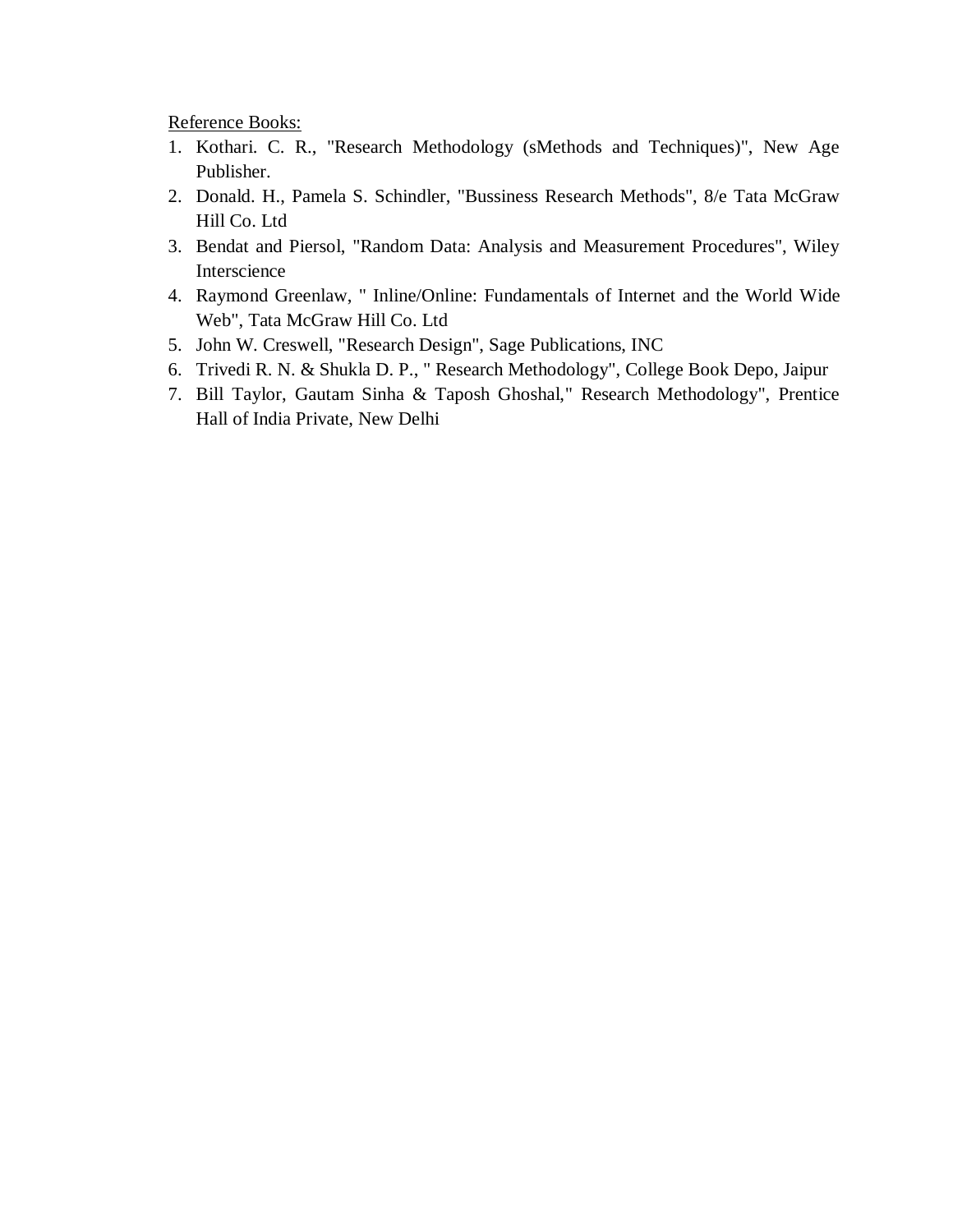# **RANI DURGAVATI VISHWAVIDHYALAYA, JABALPUR**

# **Pre – Ph.D. Course Work in Economics**

# **Paper 02 – Review of Published Research in the Relevant Field**

#### **Max Marks: 50 (3 Credits)**

For this paper candidates will have to review literature in an area of research from refereed journals or the journals indexed on UGC and will prepare a research proposal and submit a report to the university at the end of the course work. The selection of problem and preparation of the proposal will be in consultation with research guide.

\*\*\*\*\*\*\*\*\*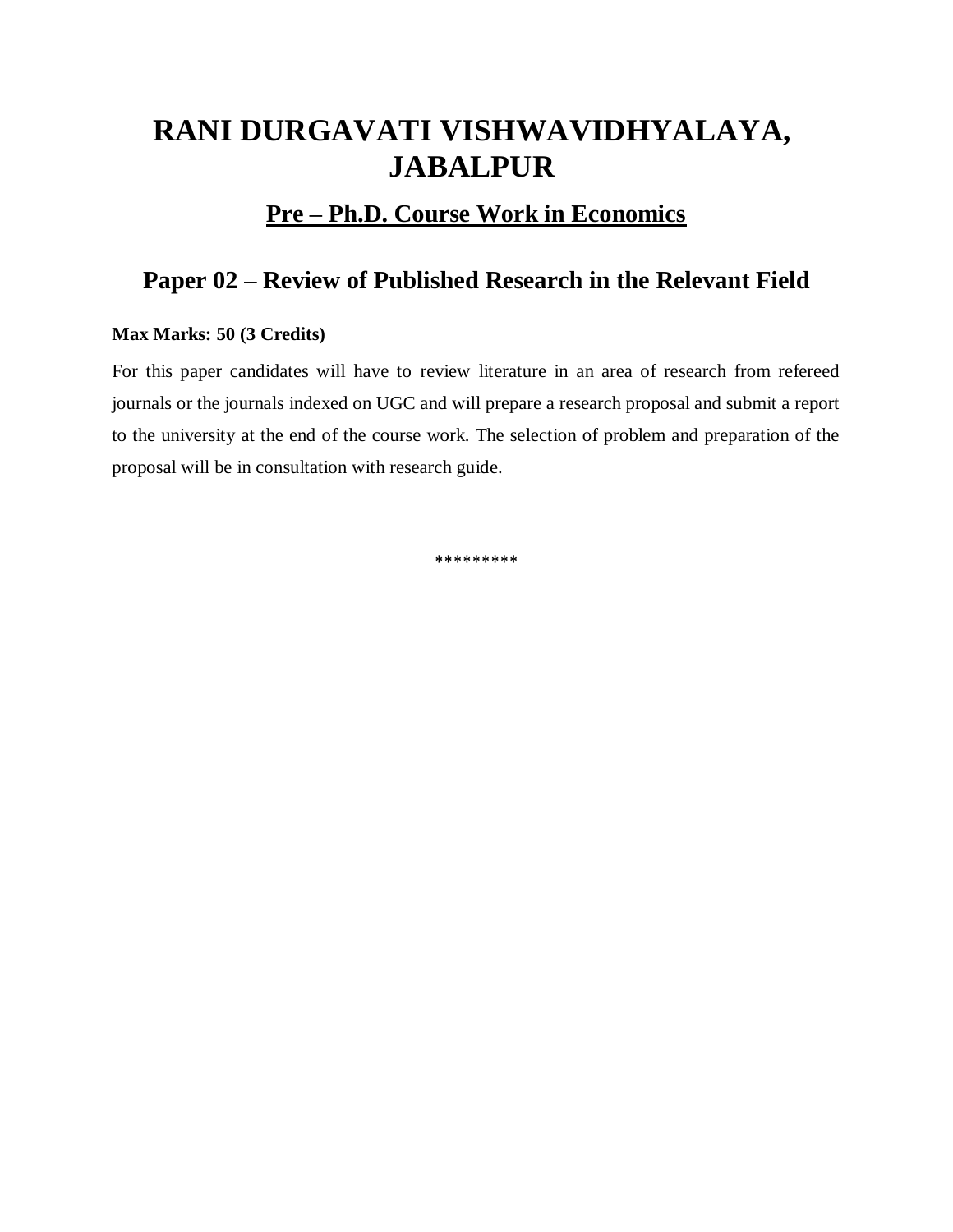# **RANI DURGAVATI VISHWAVIDHYALAYA, JABALPUR**

# **Pre – Ph.D. Course Work in Economics**

# **Paper 03 - Computer Application**

**Max Marks: 50 (3 Credits)**

#### **UNIT I : INTRODUCTION TO COMPUTER ORGANIZATION**

History and development of computer system concept, Characteristics, Capability and limitations. Generation of computers. Types of PC's, desktops, Laptops, Notebook, Work stations and their characteristics. Basic components of a computer system Control Unit, ALU, Input/ Output functions and characteristics, memory RAM, ROM, EPROM, PROM.

#### **UNIT II : INPUT AND OUTPUT DEVICES**

Input Devices: Keyboard, Mouse, Trackball, Joystick, Digitizing Tablet, Scanner, Digital Camera, MICR, OCR, OMR, Bar Code Reader, Voice Recognition, Light Pen, Touch Screen. Output Devices: Monitors; characteristics and types of monitors, Video Standard, VGA, SVGA, XGA, LCD Screen etc. Printers; Daisy Wheel, Dot Matrix, Inkjet, Laser, Line Printer, Plotter, Sound Card and Speakers.

#### **UNIT III : STORAGE DEVICES**

Storage fundamental; primary and secondary, Various Storage Devices, Magnetic Tape, Cartridge Tape, Data Drives, Hard Drives, Floppy Disks, CD, VCD, CD-R, CD-RWDVD, DVD-RW, Zip Drive.

#### **UNIT IV : OPERATING SYSTEM: MS-OFFICE**

Introduction to Word Processing, MS Word; Features, Creating, Saving and Operating Multi Document Windows, Editing, Selecting, Inserting, Deleting and Moving Text. Previewing and Printing Documents. Formatting Documents.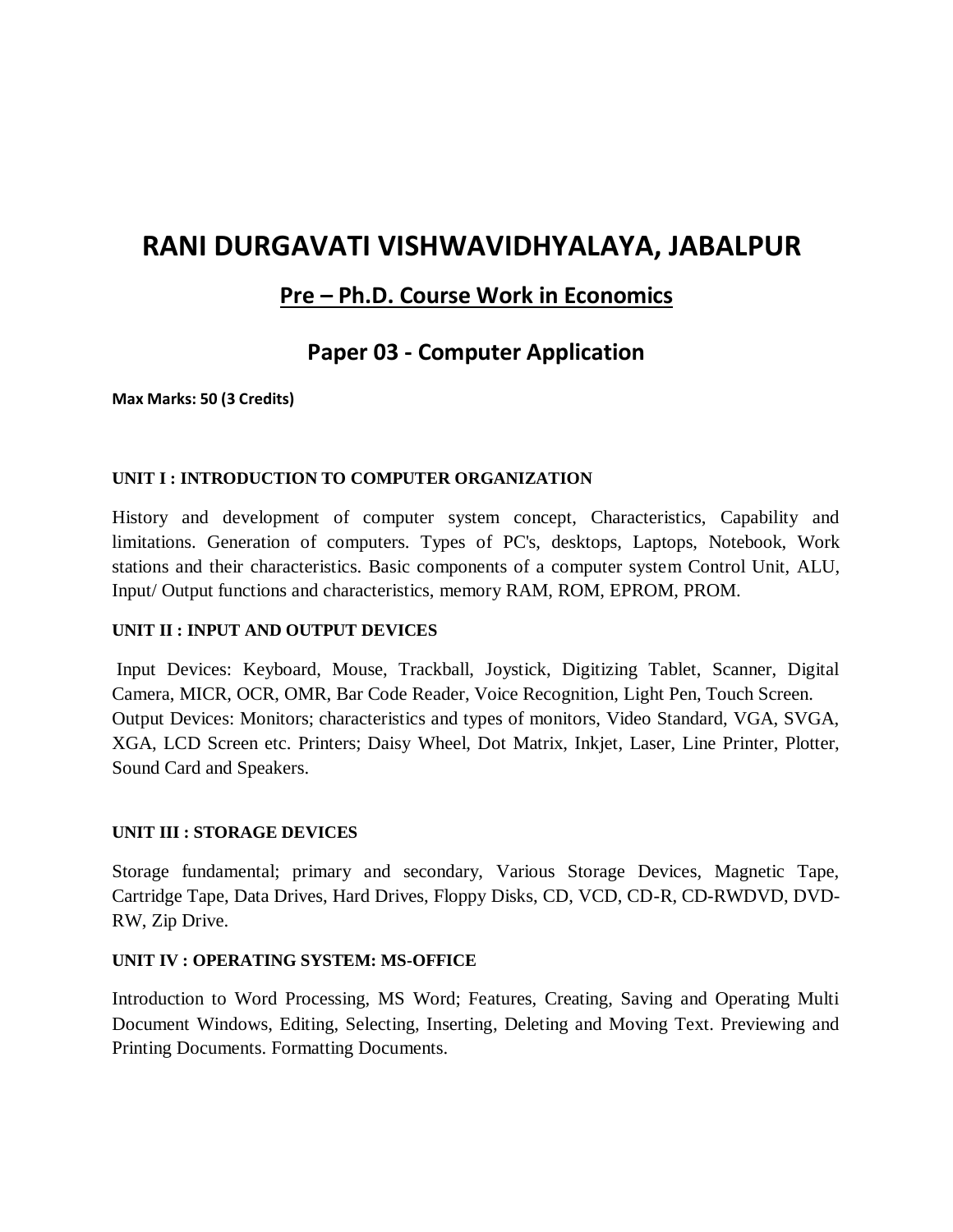Excel and Worksheet, creating and entering data into worksheet, Toolbars and Menus, Keyboard shortcuts, Working with single and multiple workbooks, copying, renaming, moving, adding and deleting. Working with formulas, cell referencing, auto sum, copying formulas, absolute and relative addressing.

Power Point; features, creating presentation using slide master and templates, working with slides, editing and formatting text, inserting clip art pictures and charts, slide sorter, slide transition effect and animation effects.

### **UNIT V : INTRODUCTION TO INTERNET**

Internet; Concept, Protocol, Dial-up Connectivity, leased line, VSAT, Broadband, URLs, Domain names, Portals. E-mail, Pop & web based e-mails. Basics of sending and receiving emails. E-mails and Internet Ethics, Computer Virus, Antivirus Software, Web Browsers, e-book and e-journals.

**Note: The examiner shall set total ten questions (two questions from each unit) covering the entire Syllabus. The candidate shall be required to attempt any five questions selecting at least one question from each unit.**

SELECT READINGS :

- 1. Rajasekaran, S. (1986), Numerical Methods in Science and Engineering, A.H. Wheeler, Allahabad.
- 2. Sanders, D.H. (1988), Computers Today, McGraw-Hill (3rd Edition), New York.
- 3. Sinha, P.K. (1992), Computer Fundamentals, BPB Publications New Delhi.
- 4. Rajaraman, V. (1996), Fundamentals of Computers, Prentice Hall of India, New Delhi.
- 5. Lipschultz, M.M. and S. Lipschultz (1982), Theory and Problems of Data Processing, Schum's Outline Series, McGraw Hill, New York.
- 6. Schildt, H. (1987), C Made Easy, McGraw Hill Co., New York.
- 7. Levin, R.I. and C.A. Kifkpatrick, Quantitative Approaches to Management.
- 8. Wood, M.B. Introducing Computer Security.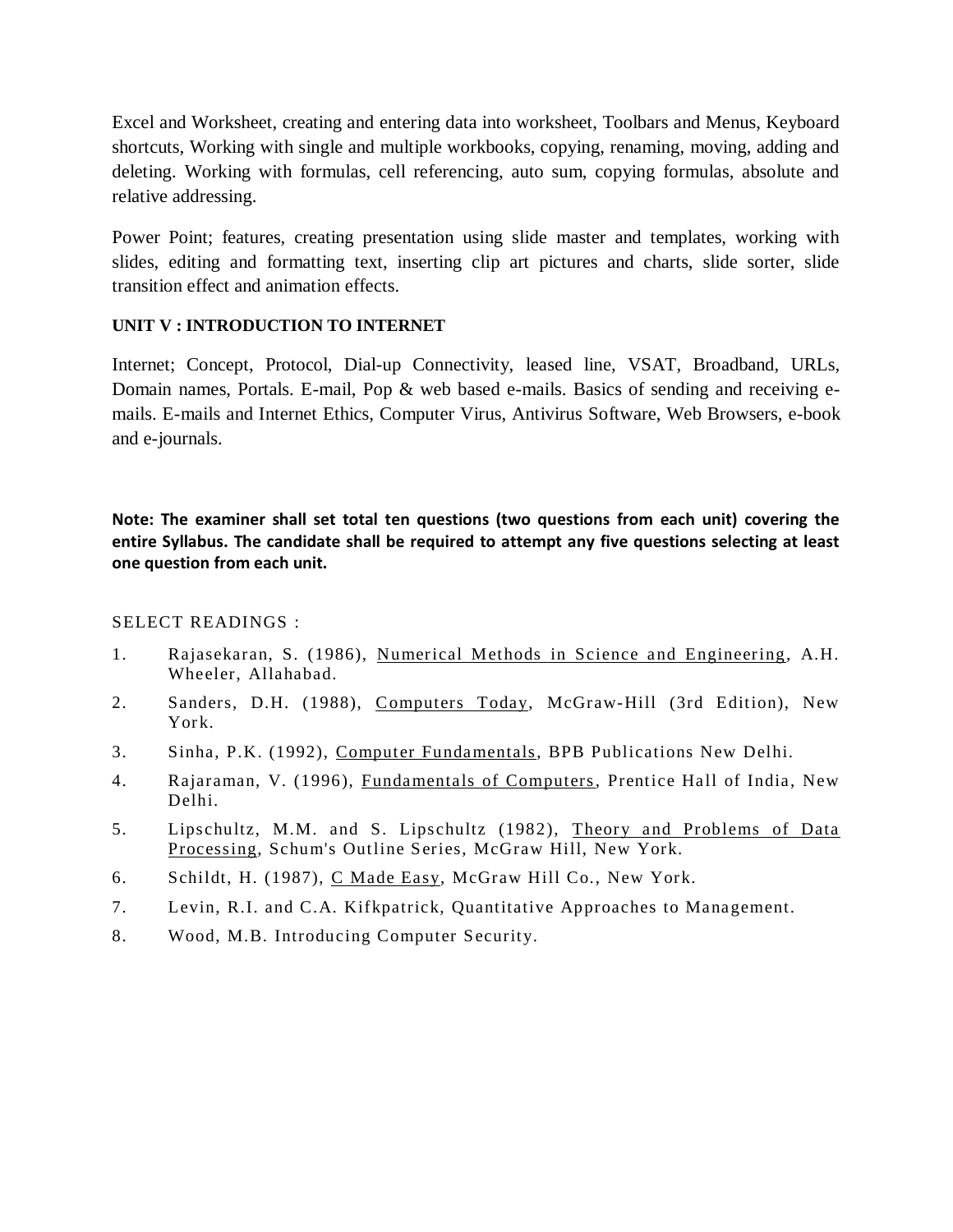# **RANI DURGAVATI VISHWAVIDHYALAYA, JABALPUR**

# **Pre – Ph.D. Course Work in Economics**

### **Paper 04 – Advance course in Economics**

#### **Max Marks: 50 (3 Credits)**

#### **Unit I**

Recent developments in demand analysis (pragmatic approach and linear expenditure systems); Consumer's surplus; Inter-temporal consumption; Recent developments in demand. Elementary theory of price formation- demand and supply equilibrium; Cobweb theorem; lagged adjustment in interrelated markets. Technical progress and production function; Cobb-Douglas, CES, VES and Translog production function and their properties; Critical evaluation of marginal analysis; Baumol's sales revenue maximization model; Wiliamson's model of managerial discretion; Marris model of managerial enterprise. Individual behaviour towards risk, expected utility and certainty equivalence approaches, risk and risk aversion - sensitivity analysis, gambling and insurance, the economics of insurance cost and risk, risk pooling and risk spreading, mean-variance analysis and portfolio selection.

#### **Unit II**

Neo-Classical and Keynesian views on interest; The IS -LM model; Extension of IS-LM model with Government sector; Relative effectiveness of monetary and fiscal policies; Extension of IS-LM models with labour market and flexible prices. Classical Keynesian and Monetarist approaches to inflation; Structuralist theory of inflation; Philips curve analysis - Short run and long run Philips curve; Samuelson and Solow the natural rate of unemployment hypothesis; Tobin's modified Philips curve; Adaptive expectations and rational expectations; Policies to control inflation.

#### **Unit III**

Human development index and other indices of development and quality of life - Food security, education, health and nutrition; Human resource development; Population problem and growth pattern of Population - Economic development and institutions.; Ranis and Fei model; Dixit and Marglin model, Kelly et. al. Model; Dependency theory of development; Structural view development.

#### **Unit IV**

Social cost-benefit analysis - project evaluation, Estimation of costs, discount rate; Reforms in expenditure budgeting; Programme budgeting and zero base budgeting. Finance Commission and Planning Commission; Analysis of Centre and State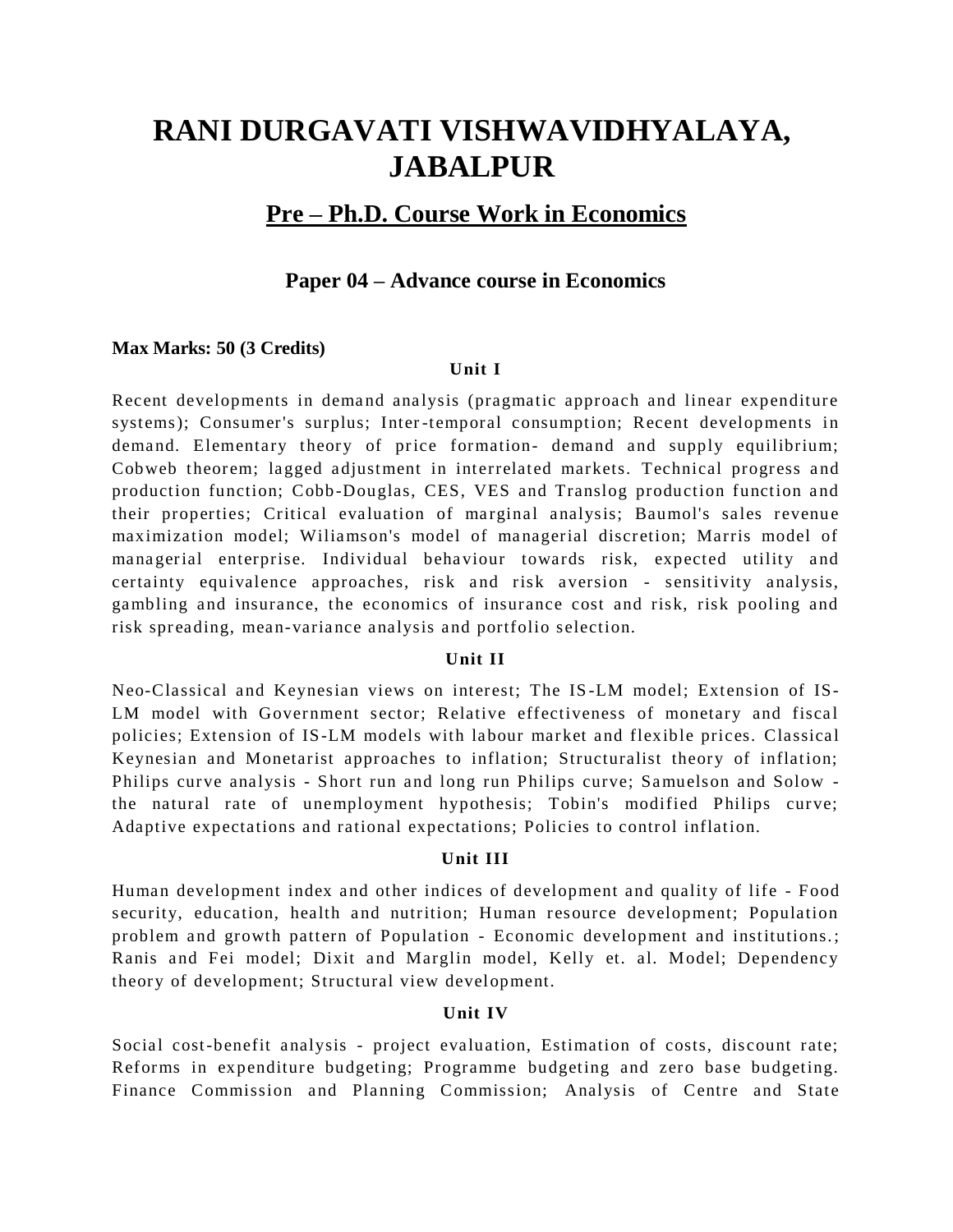Government budgets; Lack of flexibility in Centre and State budgets, shrinking size of development finance through budgets; Trends in public expenditure and public debt; Fiscal crisis and fiscal sector reforms in India; Reports of Finance Commissions in India.

#### **Unit V**

A critical review of the monetary approach to the theory of balance of payments adjustment; Foreign trade multiplier with and without foreign repercussions and determination of national income and output; Relative merits and demerits of fixed and flexible exchange rates in the context of growth and development in developing countries. Recent changes in the direction and composition of trade and their implications; Rationale and impact of trade reforms since 1991 on balance of payments, employment and growth, problems of India's international debt; Working and regulations of MNCs in India.

**Note: The examiner shall set total ten questions (two questions from each unit) covering the entire Syllabus. The candidate shall be required to attempt any five questions selecting at least one question from each unit.**

#### **BASIC READING LIST :**

- 1. Kreps David M. (1990), A Course in Microeconomic Theory, Princeton University press. princeton.
- 2. Koutsoyiannis, A.(1979), Modern Microeconomic (2nd Edition), Macmillan press, London.
- 3. Ackley,G.(1978), Macro Economics : Theory and Policy, Macmillan, New York.
- 4. Blackhouse, R. and A. Salansi (Eds.) (2000) Macroeconomics and the Real World (2 Vols.), Oxford University Press, London.
- **6**. Romer, D.L. (1996), Advanced Macroeconomics, McGraw Hill Company Ltd., New York.
- 7. Adelman, I. (1961), Theories of Economic Growth and Development , Stanford University Press, Stanford.
- 8. Gillis, M.,D.H. Perkins, M. Romer and D.R. Snodgrass (1992), Economics of Development, (3rd Edition), W.W. Norton, New York.
- 9. Higgins, B. (1959), Economic Development, W.W. Norton, New York.
- 10. Hogendorn, J. (1996), Economic Development, Addison, Wesley, New York.
- 11. Buchanan, J.M. (1970), The Public Finances, Richard D. Irwin, Homewood.
- 12. Musgrave, R.A. (1959), The Theory of Public Finance, McGraw Hill, Kogakhusa, Tokyo.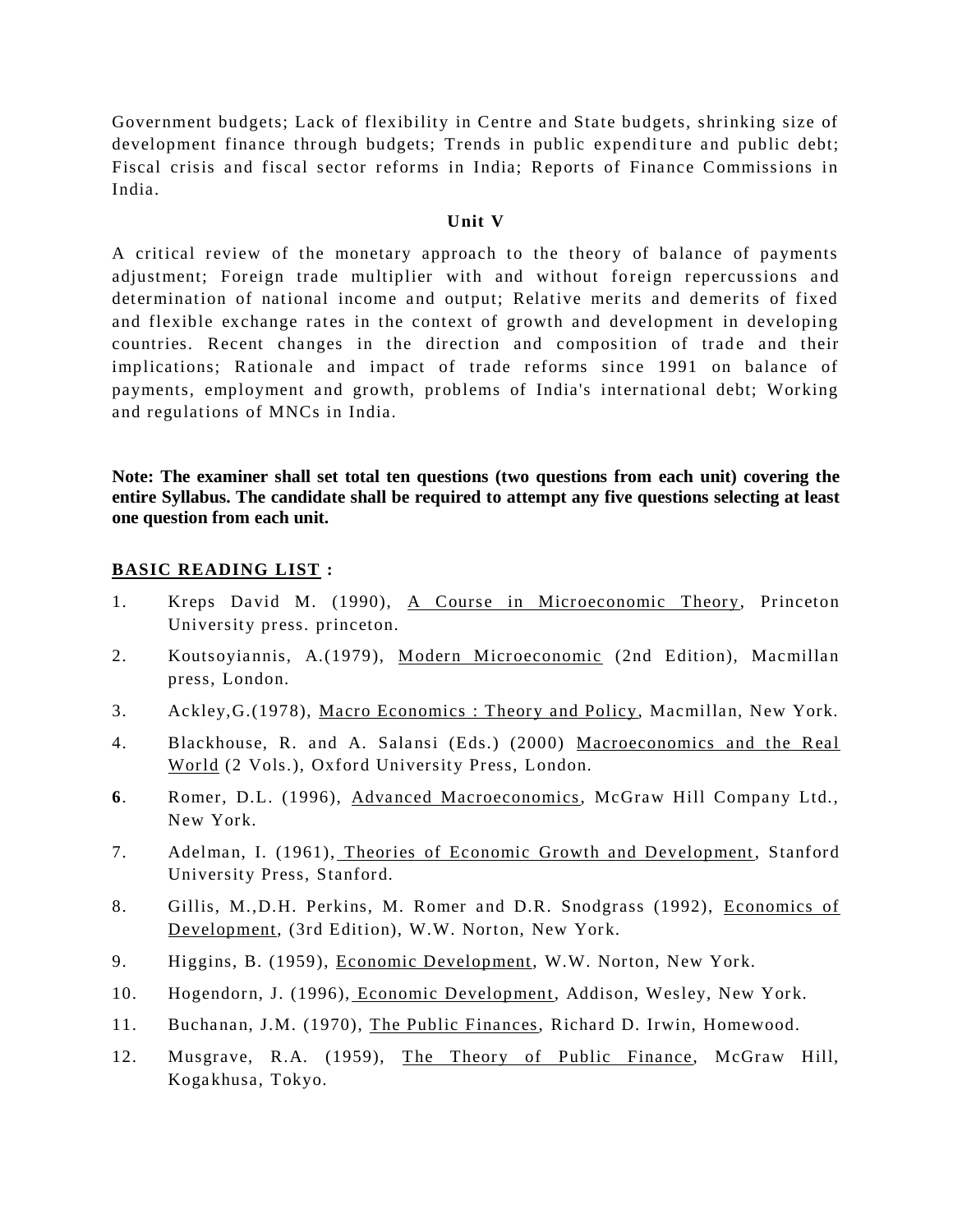- 13. Shoup, C.S. (1970), Public Finance, Aldine, Chicago.
- 14. Bhagwati, J. (Ed.) (1981), International Trade, Selected Readings, Cambridge, University Press, Massachusetts.
- 15. Carbough, R.J. (1999), International Economics, International Thompson Publishing, New York.
- 16. Kenen, P.B. (1994), The International Economy, Cambridge, University Press, London.
- 17. 9. Krugman, P.R. and M. Obstfeld (1994), International Economics : Theory and Policy, Glenview, Foresman.
- 18. Salvatore, D. (1997), International Economics, Prentice Hall, Upper Saddle River, N.J. New York.

\*\*\*\*\*\*\*\*\*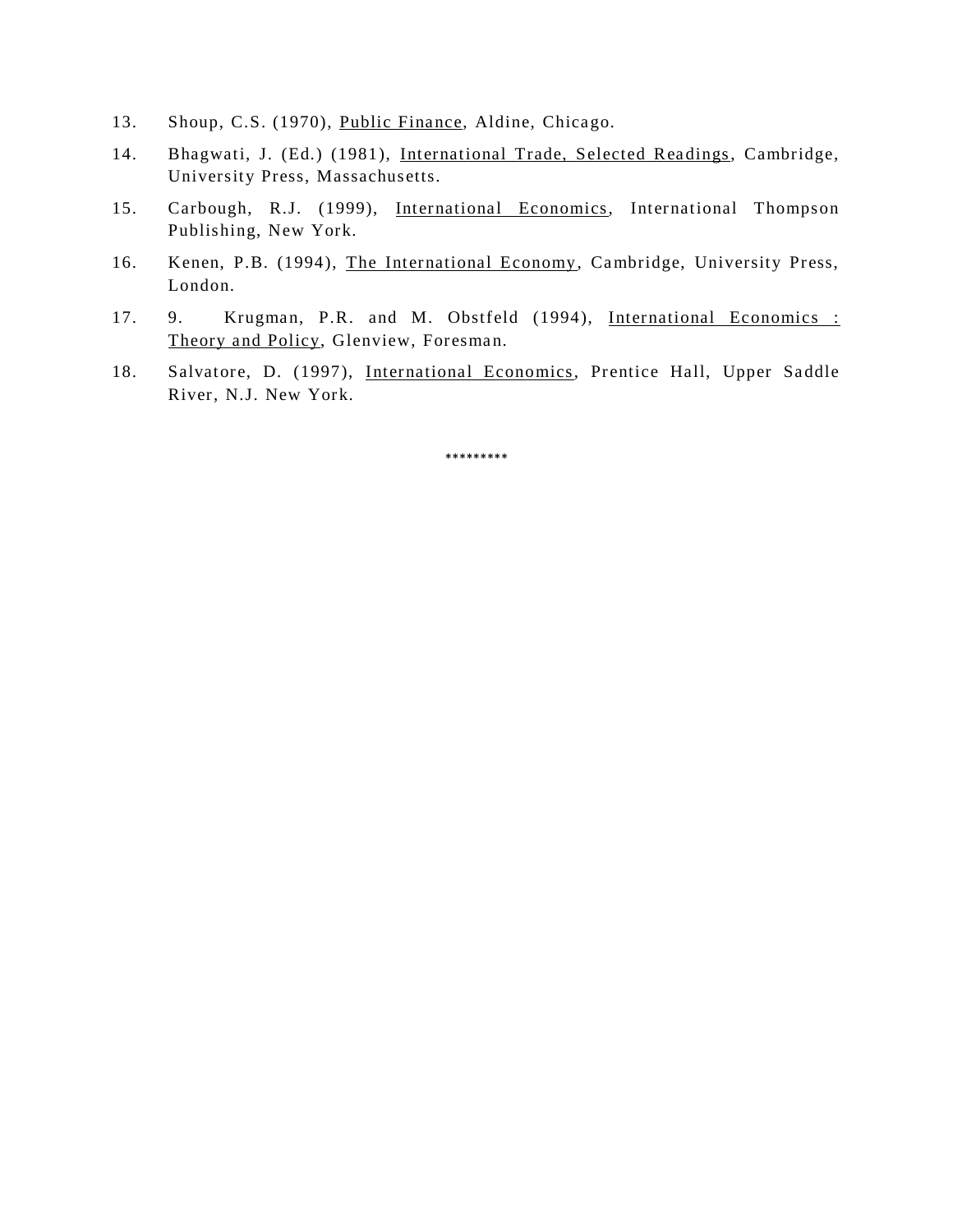# **RANI DURGAVATI VISHWAVIDHYALAYA, JABALPUR**

# **Pre – Ph.D. Course Work in Economics**

# **Paper 05 – Comprehensive Viva-Voce**

### **Max Marks : 50 (Credit 3)**

Candidate is expected to face a comprehensive viva-voce on the elective subject and literature review report submitted to the university. The presentation need to be prepared and presented in consultation with research guide.

\*\*\*\*\*\*\*\*\*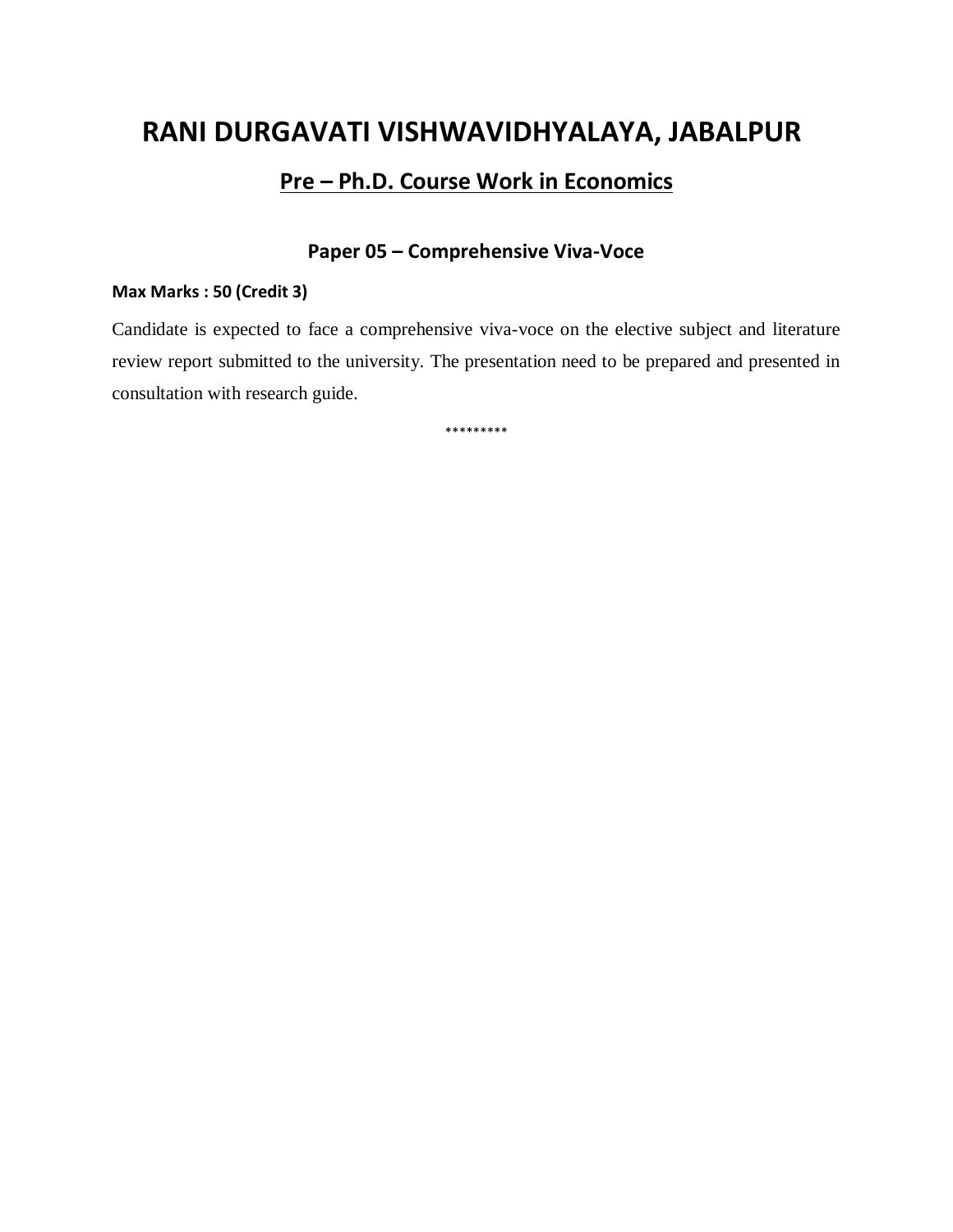# **RANI DURGAVATI VISHWAVIDYALAYA, JABALPUR**

# **SYLLABUS**

# **M. Phil and Ph. D. Entrance Test (w.e.f. 2018-19) In accordance with Revised M. Phil. and Ph.D. Ordinances ELECTRONICS**

The Question paper of the Entrance test will have two sections A and B, each consisting of 50 objective type compulsory questions. The section A will represent a component of "Research Methodology" whereas section B shall be "Subject Specific". Each question will carry one mark.

- i. There will be no negative marks
- ii. The duration of the Entrance test will be Two hours.
- iii The candidate must score minimum 50% marks in the Entrance test to qualify for the interview.

**(Time 2 Hours) PART –A & B (Max Marks 100)**

### **PART –A**

Part –A shall consist of 50 objective type compulsory questions of 1 mark each based on Research Methodology. It shall be of generic nature, intended to assess the Research aptitude of the candidate. It will primarily be designed to test reasoning ability, data interpretation and quantitative aptitude of the candidate.

#### **PART –B**

#### **UNIT –I**

Electronic Transport in semiconductor, PN Junction, Diode equation and diode equivalent circuit. Breakdown in diodes, Zener diodes, Tunnel diode, Semiconductor diodes, characteristics and equivalent circuits of BJT,JFET,MOSFET, IC, fabrication – crystal growth, epitaxy, oxidation, lithography, doping, etching, isolation methods, metallization, bonding, Thin film active and passive devices.

#### **UNIT-II**

Superposition, Thevenin, Norton and Maximum Power Transfer Theorems, Network elements, Network graphs, Nodal and Mesh analysis, Zero and Poles, Bode Plots, Laplace, Fourier and Z-transforms. Time and frequency domain responses. Image impedance and passive filters. Two –port Network Parameters. Transfer functions, Signal representation. State variable method of circuit analysis, AC circuit analysis, Transient analysis.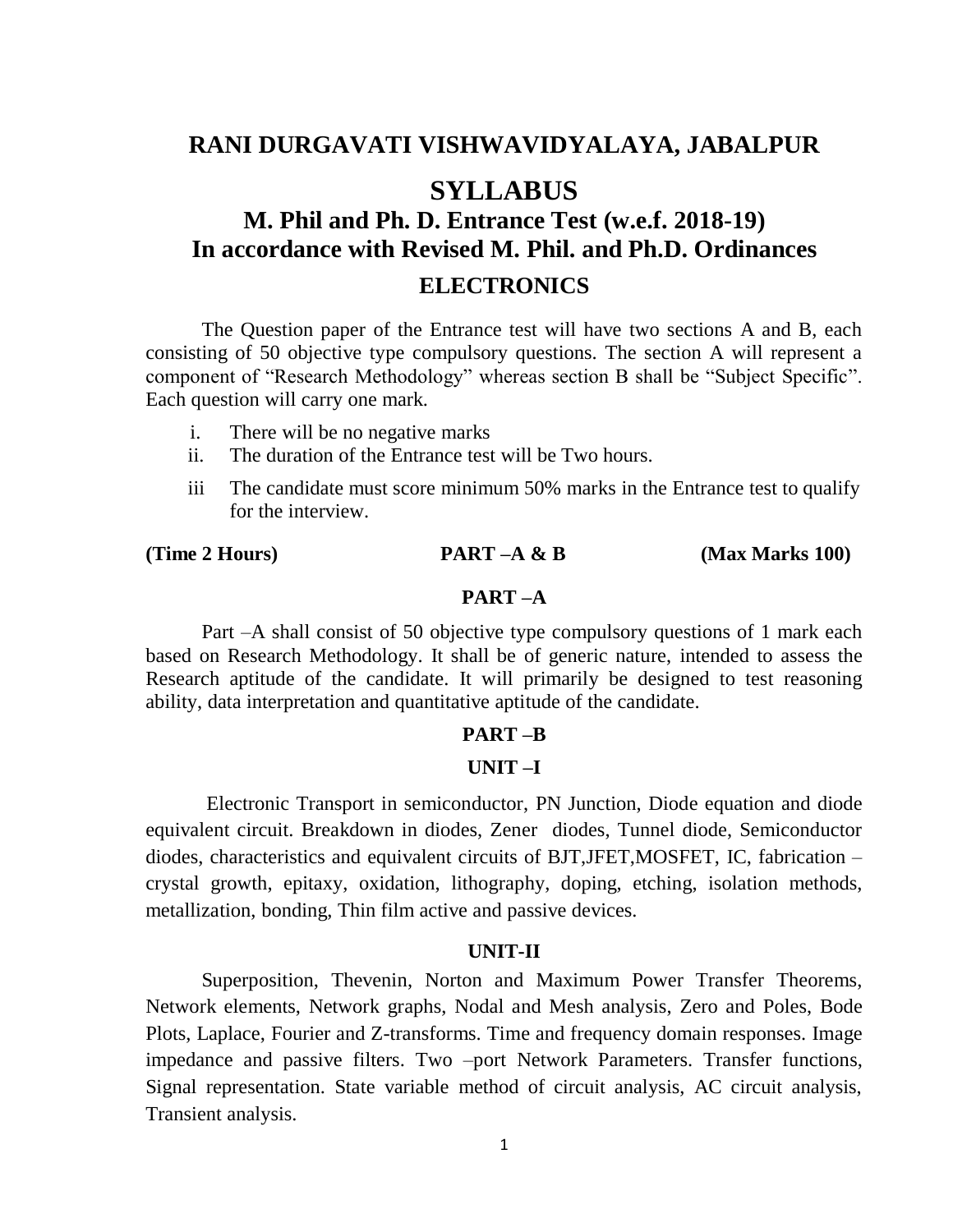#### **UNIT-III**

Rectifiers, Voltage regulated ICs and regulated power supply, Biasing of Bipolar junction transistors and JFET. Single stage amplifier, Multistage amplifiers, Feedback in amplifiers, oscillators , function generators, multivibrators, Operational Amplifiers (OPAMP) – characteristics and Applications, Computational Applications, Integrator, Differentiator, Wave shaping circuits, F to V and V to F converters. Active filters, Schmitt trigger, Phase locked loop.

#### **UNIT-IV**

Logic families, flip –flops, Gates, Boolean algebra and minimization techniques, Multivibrators and clock circuits, Counters-Ring, Ripple. Synchronous, Asynchronous, Up and down shift registers, multiplexers and demultiplexers, Arithmetic circuits Memories, A/D and D/A converters.

#### **UNIT-V**

Architecture of 8085 and 8086 Microprocessors, Addressing modes,8085 instruction set,8085interrupts,Programming, Memory and I/O interfacing, Interfacing 8155, 8255, 8279, 8253, 8257, 8259, 8251,with 8085 Microprocessors Serial communication protocols, Introduction of Microcontrollers (8 bit )-8031/8051 and 8048.

#### **UNIT-VI**

Introduction of High –level Programming Language, Introduction of data in C. Operators and its precedence, Various data types in C, Storage classes in C. Decisionmaking and forming loop in program, Handling character, Arrays in C, Structure, and union, User defined function, Pointers in C, Advanced pointer. Pointer to structures, pointer to functions. Dynamic data structure, file handling in C, Command line argument, Graphics-video modes, video adapters, Drawing various object on screen, Interfacing to external hardware via serial /parallel port using C, Applying C to electronic circuit problems. Introduction to object –Oriented Programming and C++.

Introduction of FORTRAN language, programming discipline , statements to write a program, intrinsic functions, integer-type statement, IF statement, Data validation, Format-directed input and output. Subscripted variables and DO loops. Array, Fortran Subprogram.

#### **UNIT-VII**

 Maxwell's equations, Time varying fields, Wave equation and its solution, Rectangular waveguide, Propagation of wave in ionosphere, Poynting vector, Antenna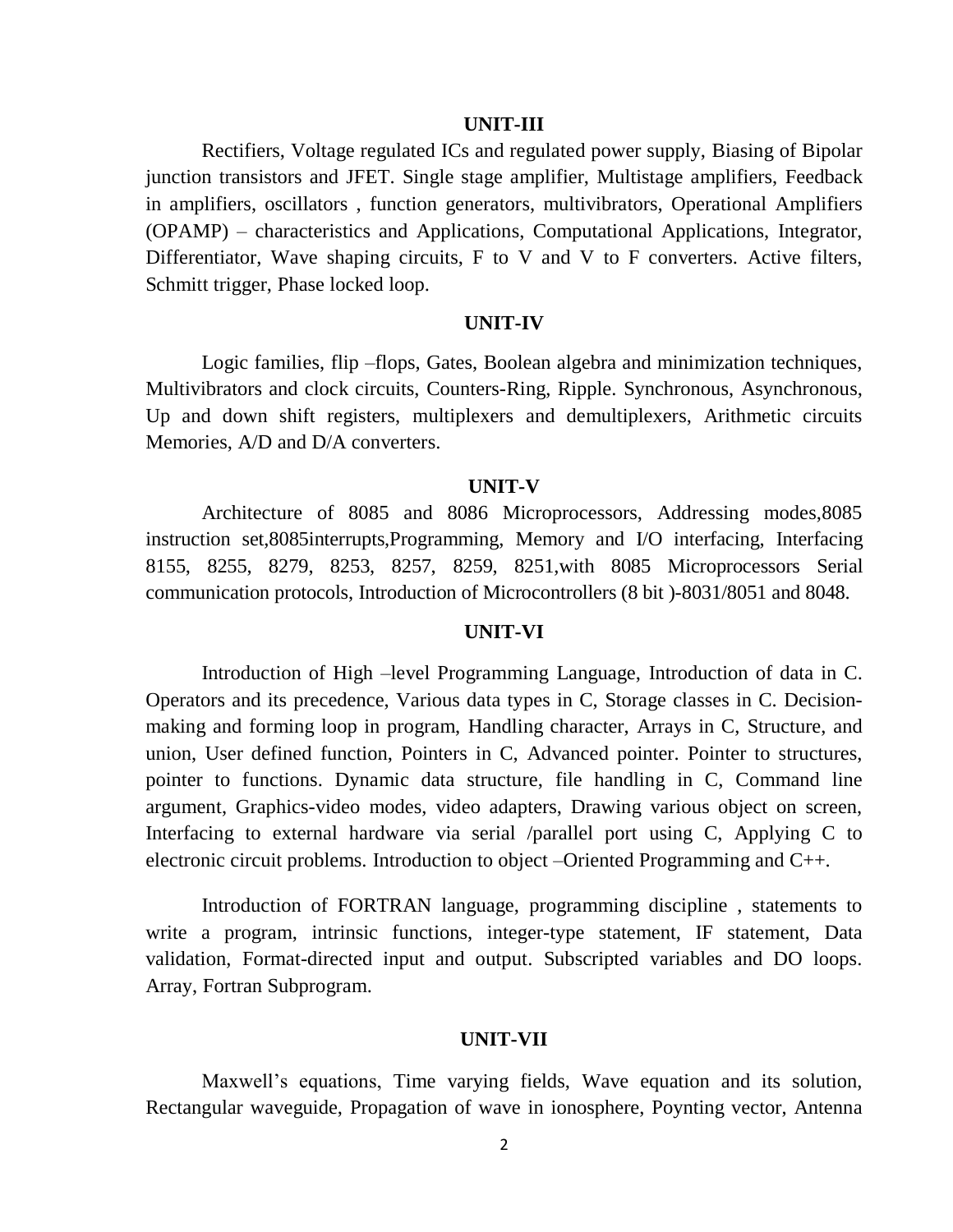parameters, Half-wave antenna, Transmission lines, Characteristic of Impedance matching, Smith chart, Microwave components-T, Magic-T Tuner. Circulator isolator, Direction couplers, Sources-Reflex Klystron, Principle of operation of Magnetron, Solid State Microwave devices, Basic Theory of Gunn, GaAs FET, Crystal Detector and PIN diode for detection of microwaves.

#### **UNIT- VIII**

Basic principle of amplitude, frequency and phase modulation, Demodulation, Intermediate frequency and principle of super heterodyne receiver, Spectral analysis and signal transmission through linear systems, Random signals and noise, Noise temperature and noise figure. Basic concepts of information theory, Digital modulation and Demodulation: PM, PCM, ASK, FSK, PSK, Time –division Multiplexing, Frequency-Division Multiplexing, Data Communications- Circuits, Codes and Modems. Basic concepts of signal processing and digital filters.

#### **UNIT-IX(a)**

 Characteristics of solid state power devices –SCR, Triac, UJT, Triggering circuits, choppers, inverters, converters. AC-regulators, speed control of A.C. and D.C motors. Stepper and synchronous motors; Three phase controlled rectifier; Switch mode power supply; Uninterrupted power supply.

#### **UNIT-IX (b)**

Optical sources –LED ,Spontaneous emission, Stimulated emission, Semiconductor Diode LASER, Photodetectors- p-n photodiode. PIN photodiode, Phototransistors, Optocouplers, Solar cells, Display devices, Optical Fibres-Light propagation in fibre, Types of fibre, Characteristic parameters, Modes, Fibre splicing, Fibre optic communication systems –coupling to and from the fibre, Modulation, Multiplexing and coding, Repeaters, Bandwidth and Rise time budgets.

#### **UNIT-X (a)**

Transducers- Resistance, Inductance Capacitance, Peizoelectric, Thermoelectric, Hall effect, Photoelectric, Techogenerators, Measurement of displacement, velocity, acceleration, force, torque, strain, speed and sound temperature, pressure, flow humidity, thickness, pH, position.

Measuring Equipment –Measurement of R, L and C, Bridge and Potentiometers, voltage, current ,power energy, frequency/time, phase, DVMs, DMMs, CRO, Digital storage oscilloscope, Logic probes, Logic State Analyser, Spectrum Analyzer, Recorder, Noise and Interference in instrumentation, Instrumentation amplifiers, Radio Telemetry.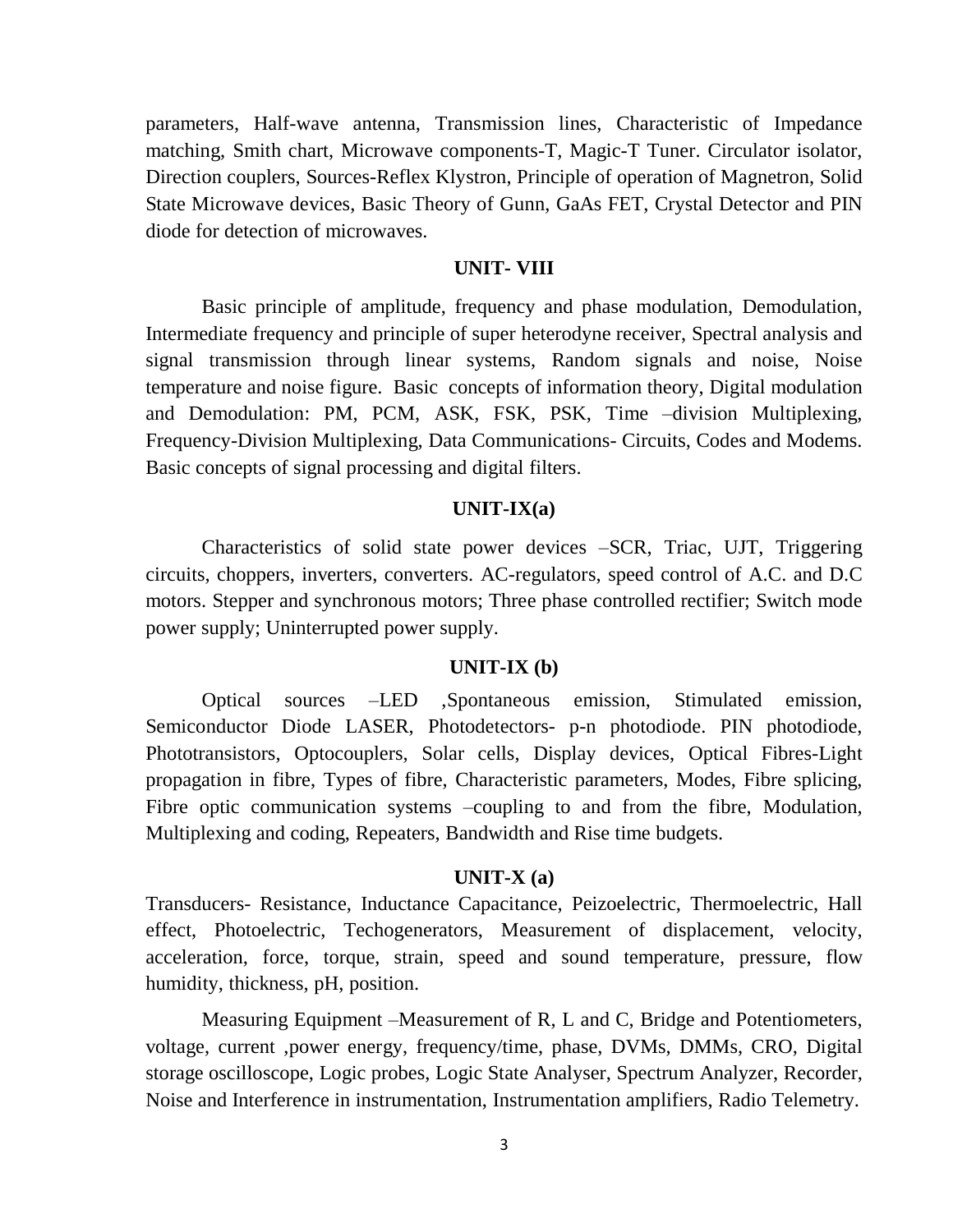Analytical Instruments-Biomedical instruments –ECG, blood pressure measurements, spectrophotometers, Electron Microscope, X-ray diffractometer.

### **UNIT- X ( b)**

Open–loop and close-loop control system. Error amplifier, on-off controller, Proportional (p),Proportional –Integral (PI),Proportional –Derivative (PD) ,PID controllers, Dynamic Behaviour of control systems-servomechanism characteristic parameters of control systems-Accuracy, Sensitivity, Disturbances, Transient response, Stability, Routh-Hurwitz criterion, Bode plots, Nyquist criterion, Controlling speed. Temperature and position using analog / digital control circuits.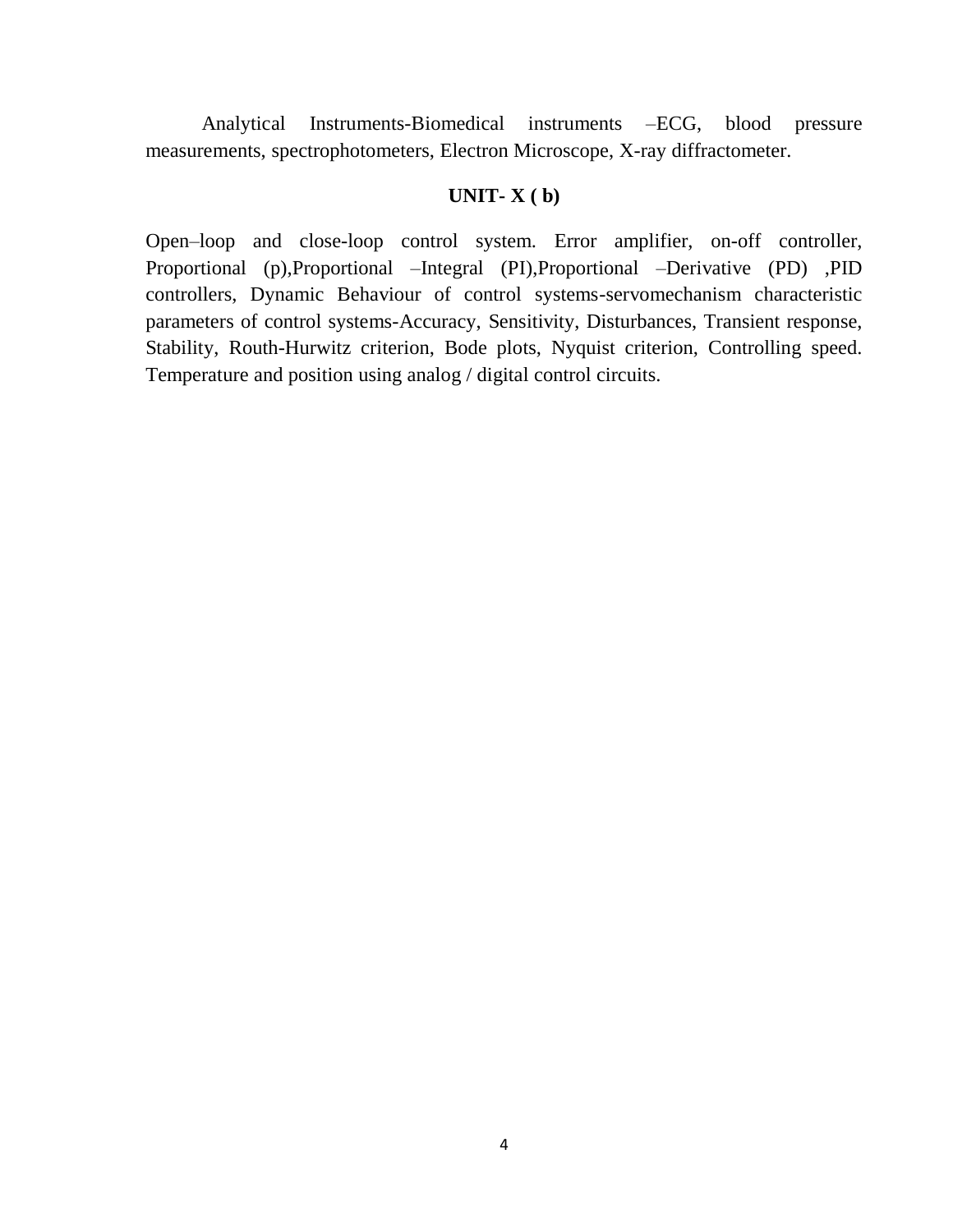# **RANI DURGAVATI VISHWAVIDYALAYA, JABALPUR SYLLABUS M. Phil and Ph. D. Entrance Test (w.e.f.2018-19) In accordance with Revised M. Phil. and Ph.D. Ordinances**

# **PHYSICS**

The Question paper of the Entrance test will have two sections A and B, each consisting of 50 objective type compulsory questions. The section A will represent a component of "Research Methodology" whereas section B shall be "Subject Specific". Each question will carry one mark.

- i. There will be no negative marks
- ii. The duration of the Entrance test will be Two hours.
- iii The candidate must score minimum 50% marks in the Entrance test to qualify for the interview.

**(Time 2 Hours) PART –A & B (Max Marks 100)**

### **PART –A**

Part –A shall consist of 50 objective type compulsory questions of 1 mark each based on Research Methodology. It shall be of generic nature, intended to assess the Research aptitude of the candidate. It will primarily be designed to test reasoning ability, data interpretation and quantitative aptitude of the candidate.

#### **PART –B**

# **I Mathematical Methods of Physics**

Dimensional analysis, Vector algebra and vector calculus. Linear algebra, matrices, Cayley-Hamilton Theorem Eigen values and eigenvectors. Linear ordinary differential equations of first & second order, Special functions (Hermite, Bessel,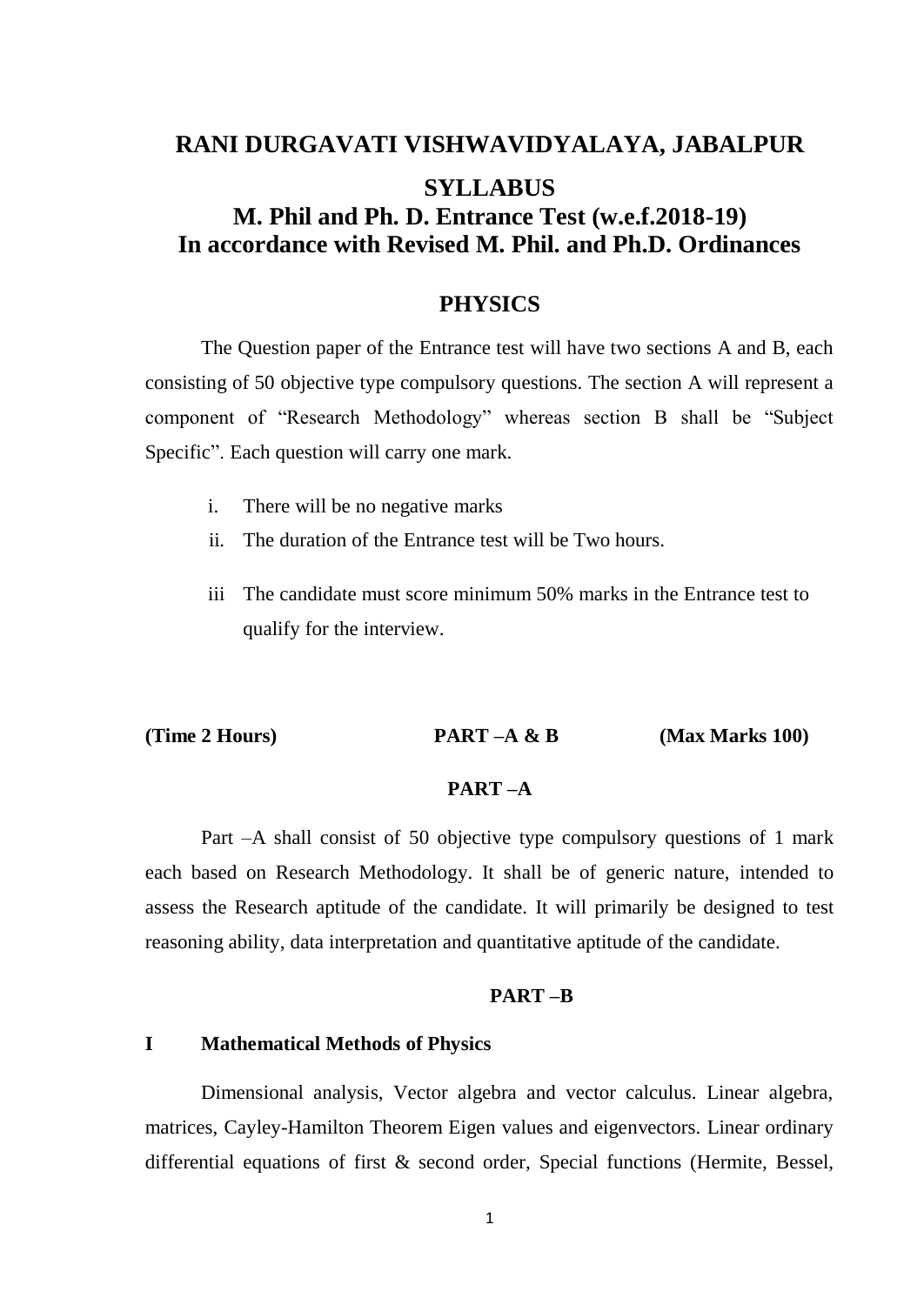Laguerre and Legendre function ). Fourier series and Laplace transforms. Elements of complex analysis, analytical functions, Taylor & Laurent series, poles, residues and evaluation of integrals. Elementary probability theory random variables, binomial. Poisson and normal distributions. Central limit theorem.

# **II Classical Mechanics**

 Newton's laws, Dynamical systems, Phase space dynamics, stability analysis, Central force motions. Two body Collisions –Scattering in laboratory and Centre of mass frames. Rigid body dynamics moment of inertia tensor. Non- inertial frames and pseudo forces. Variational principle. Generalized coordinates, Largrangian and Hamiltonian formalism and equations of motion. Conservation Laws and cyclic coordinates. Periodic motion : small oscillations, normal modes. Special theory of relativity Lorentz transformations, relativistic kinematics and energy equivalence.

#### **III Electromagnetic Theory**

 Electromagnetics Gauss's law and its applications Laplace and Poission equations, boundary value problems. Magnetostatics: Biot-Savart law, Ampere's theorem. Electromagnetic induction. Maxwell's equations in free space and linear isotropic media: boundry conditions on the fields at interfaces. Scalar and vector potentials,gauge invariance. Electromagnetic waves in free space. Dielectrics and conductors. Reflection and refraction, polarization, Fresnel's law interference, coherence, and diffraction. Dynamics of charged particles in static and uniform electromagnetic fields.

### **IV Quantum Mechanics**

Wave–particle duality. Schrodinger equation (time-dependent and time – independent). Eigen value problems (Particle in a box. harmonic oscillator, etc)Tunneling through a barrier. Wave-function in coordinate and momentum representations. Commutators and Heisenberg uncertainty principle. Dirac notation for state vectors. Motion in a central potential: orbital angular momentum, angular momentum algebra, spin, addition of angular moment: Hydrogen atom, Stern.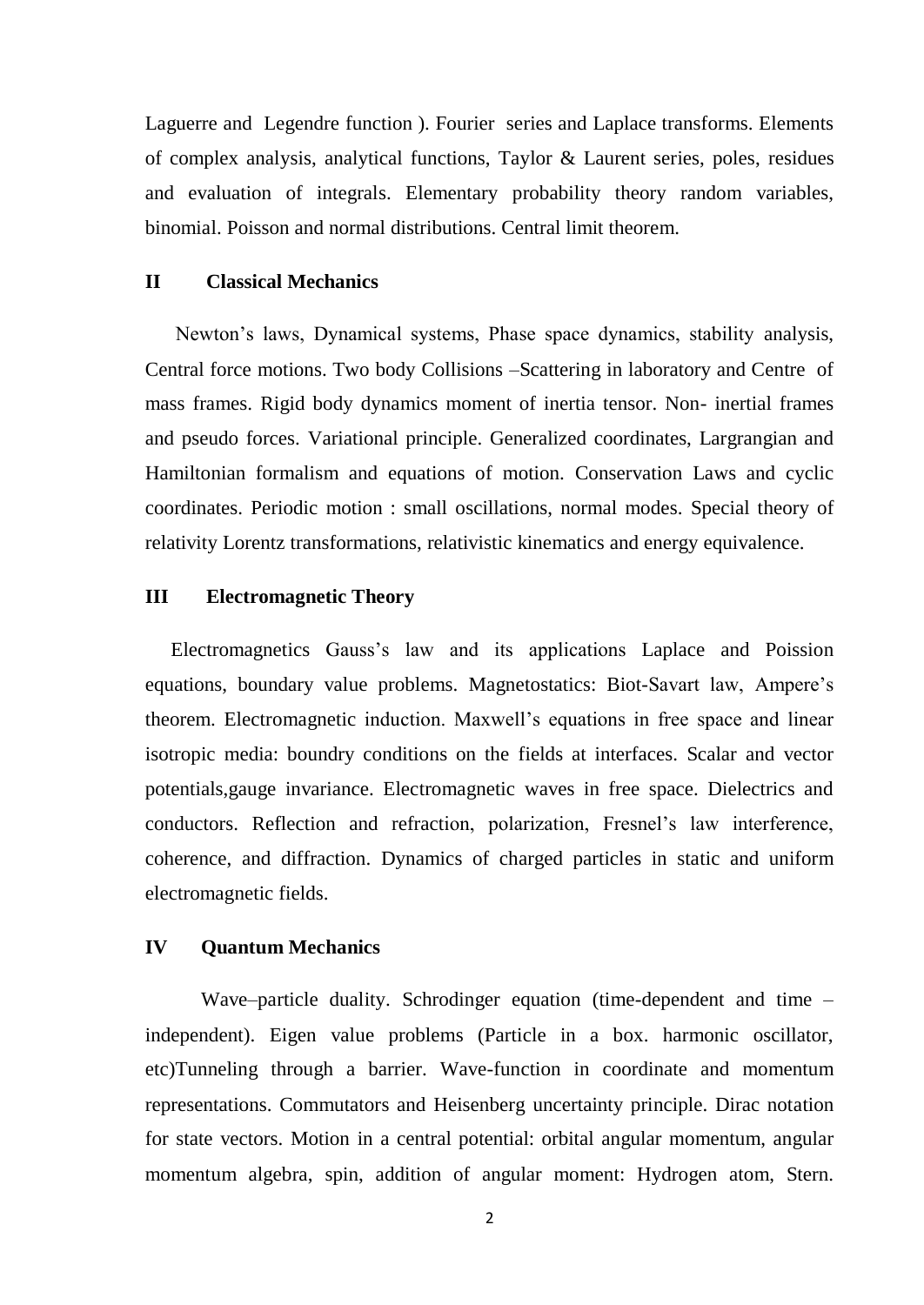Gerlach experiment. Time independent perturbation theory and applications. Variational method. Time dependent perturbation theory and Fermi's golden rule, selection rules, Identical particles, Pauli exclusion principle, spin–statistics connection.

# **V Thermodynamic and Statistical Physics**

Laws of thermodynamics and their consequences. Thermodynamic potentials. Maxwell relations, chemical potential, phase equilibria, phase space, micro –and macro-states. Micro-canonical, canonical and noise reduction, shielding and grounding. Fourier transforms, lock–in detector, box–car integrator, modulation techniques.

#### **VI Electronics and Experimental Methods**

 Semiconductor devices (diodes, junctions, transistors, field effect devices, homo-and hetero-junction devices), devices structure, devices characteristics, frequency dependence and applications, Opto-electronic devices (solar cell, Photo detector, LEDs).Operational amplifier and their application. Digital techniques and applications (Registers, counters, comparators and similar circuits).A/D and D/A converters, Microprocessor and Microcontroller basics. Data Inter pretation and analysis. Precision and accuracy. Error analysis, propagation of errors. Least squares fitting, Linear and non linear curve fitting, Chi-square test, Transducers (Himpertions pressure/vacuum, magnetic fields, vibration, optical and particle detectors).Measurement and control Signal conditioning and recovery. Impedance matching, amplification(op-amp based, instrumentation amp, feedback).filtering and noise reduction, Shielding and grounding. Fourier transforms, Lock-in detector, box –car integrator, modulation techniques, High frequency devices (including generators and detectors).

#### **VII Atomic & Molecular Physics**

 Quantum states of an electron in an atom. Electron spin. Spectrum of helium and alkali atom. Relativistic corrections for energy levels of hydrogen atom,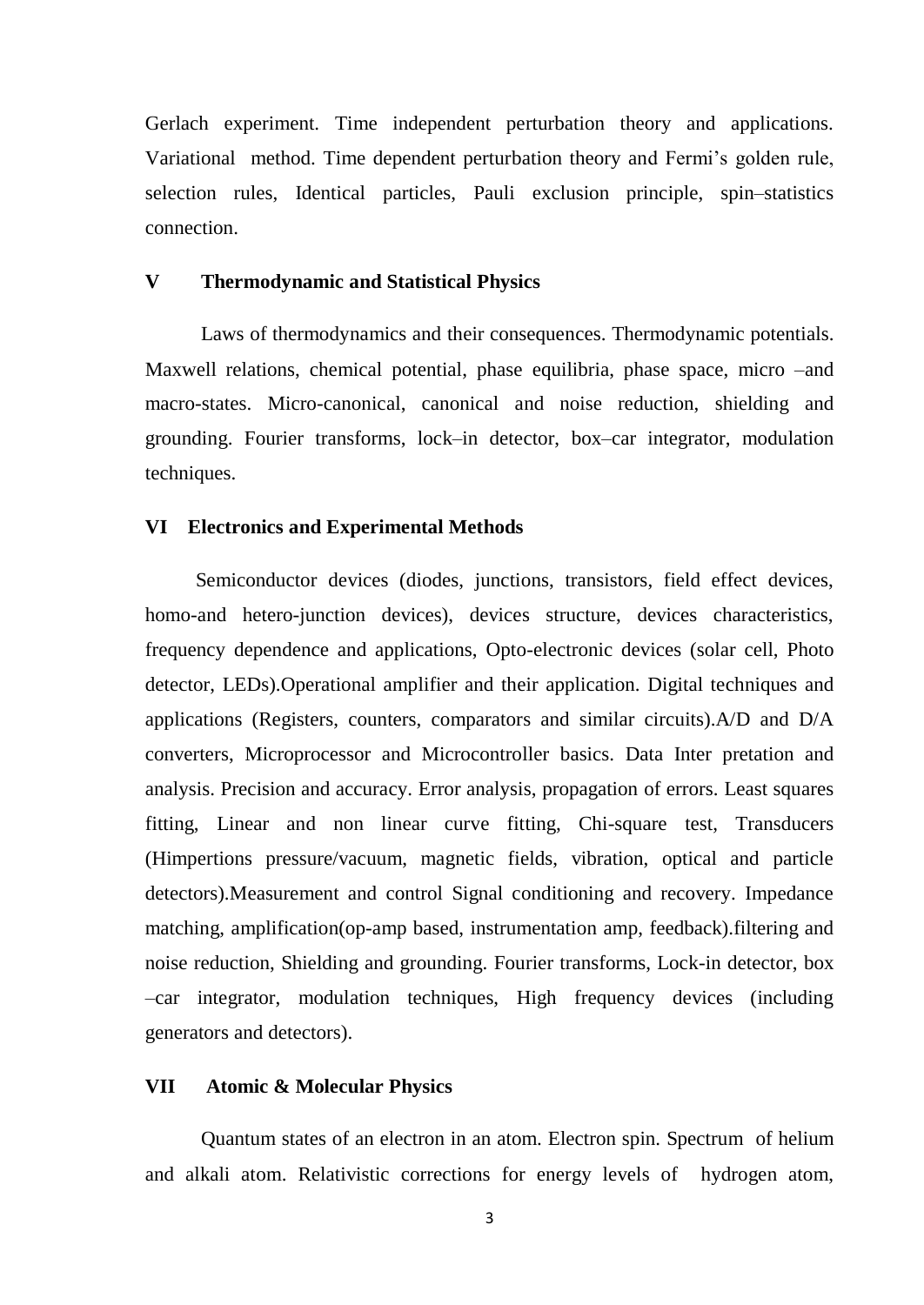hyperfine structure and isotopic shift, width of spectrum lines.LS & JJ couplings. Zeeman, Paschen-Bach & Stark effects. Electron spin resonance. Nuclear magnetic resonance, chemical shift. Frank-Condon principle. Born-Oppenheimer approximation. Electronic, rotational, vibrational and Raman spectra of diatomic molecules , selection rules. Lasers spontaneous and stimulated emission, Einstein A & B coefficients. Optical pumping, Population inversion, rate equation. Modes of resonators and coherence length.

#### **VIII Condensed Matter Physics**

 Bravais lattices, Reciprocal lattice, Diffraction and the structure factor. Bonding of solids. Elastic properties, phonos, lattice specific heat. Free Electron Theory and Electronic specific heat. Response and relaxation phenomena. Drudge mode of electrical and thermal conductivity. Hall effect and thermoelectric power. Electron motion in a periodic potential, band theory of solids, Matter, Insulators and semiconductors, Superconductivity, type–I and type- II superconductors. Josephson junctions. Superfluidity, Defects of dislocation. Ordered Phases of matter: translational and orientational order, Kinds of liquid crystalline order, quasi crystals.

#### **IX Nuclear and Particle Physics**

Basic nuclear properties: size, shape and charge distribution, spin and parity. Binding energy, semi empirical mass formula, liquid drop model. Nature of the nuclear force, form of nucleon –nucleon potential, charge –independence and charge–symmetry of nuclear forces. Deutron problem. Evidence of shell structure, single-particle shell model, Its validity and limitations. Rotational spectra. Elementary ideas of alpha, beta and gamma decays and their selection rules. Fission and fusion. Nuclear reactions. reactions mechanism, compound nuclei and direct reactions.

Classification of fundamental forces. Elementary particles and their quantum numbers(charge, spin parity, isospin, strangeness, etc,) Gellemann- Nishijima formula. Quark model, baryons and mesons. C,P, and T invariance. Application of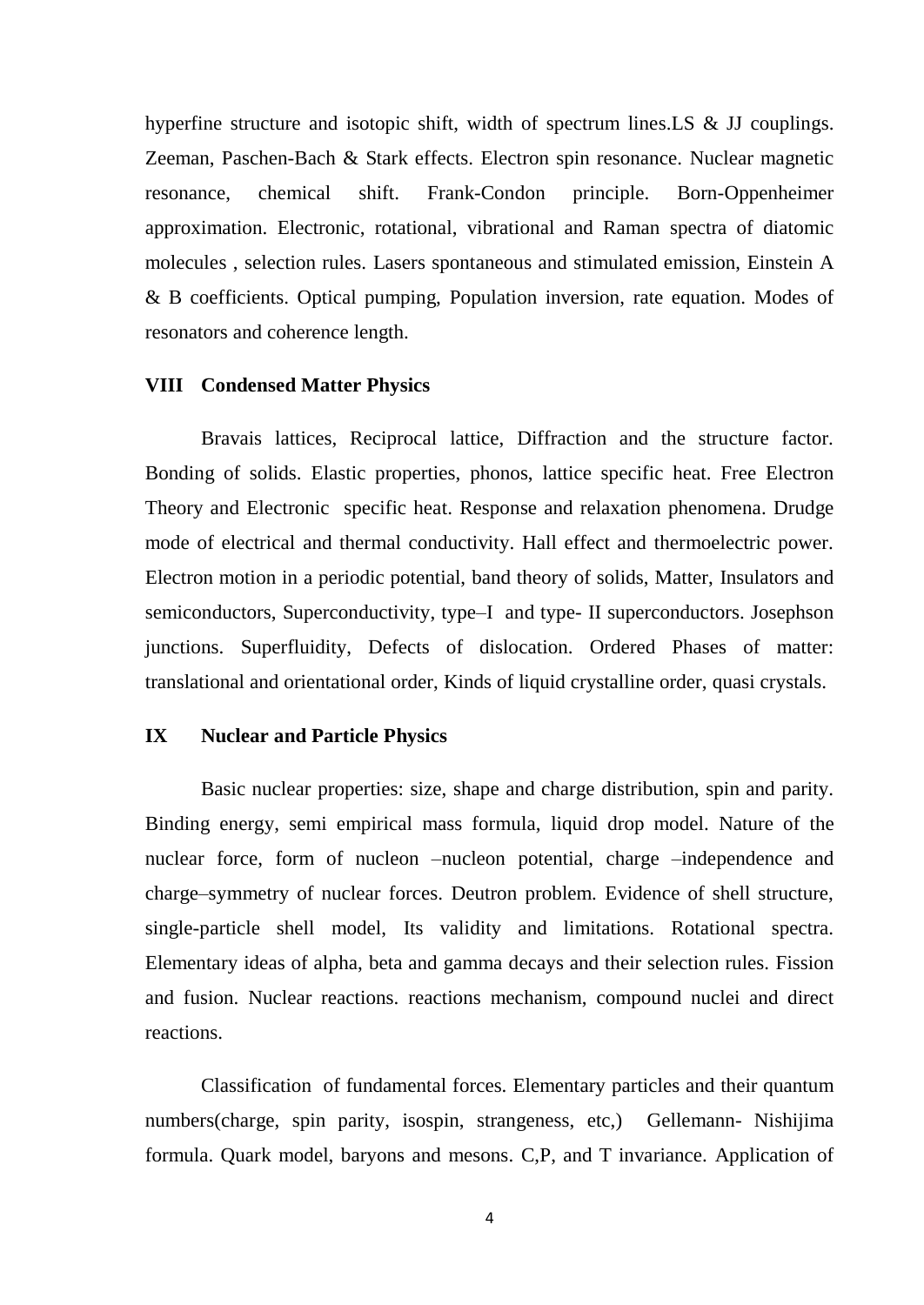symmetry arguments to particle reactions. Parity non-conservation in weak interaction. Relativistic kinematics.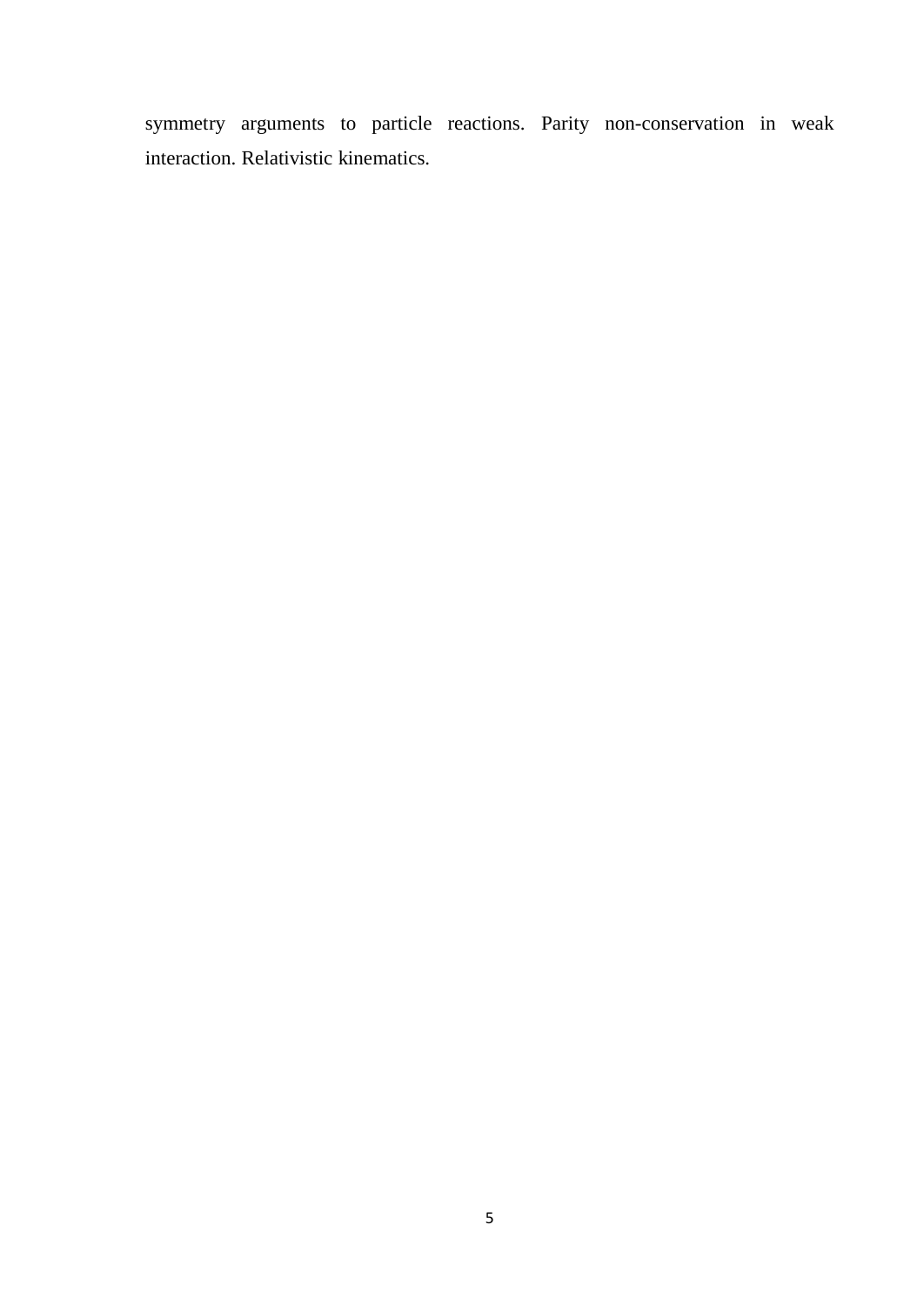# **SYLLABUS FOR Ph.D & M.PhIL ENTRANCE EXAMINATION DEPARTMENT OF POLITICAL SCIENCE, R.D.V.V.**

# **RESEARCH METHODOLOGY**

Nature of social research, Research problem and research design, Hypothesis-concept and variables,

Sampling, Tools and techniques of data collection, Case Study & Pilot Study, Survey Analysis and Report writing.

# **POLITICAL THEORY AND THOUGHT**

Ancient & Modern Indian Political Thought, Greek Political Thought, European Political Thought, Contemporary Political Thought.

Democracy, liberty, equality, sovereignty, law Individual and social justice, role of Ideology and theories of change, behaviouralism, Decline and resurgence of political theory.

# **COMPARITIVE POLITICS AND POLITICAL ANALYSIS**

Evolution of comparative politics as a discipline, nature and scope, approaches to study of comparative politics, Constitution-concepts, Forms of government, Organs of Government, Party system, Pressure Groups, Rule of law and Judicial Review.

# **INDIAN GOVERNMENT AND POLITICS**

National Movement, constitutional development and the making of Indian constitution, Parliament, President , Prime Minister, Council of Ministers, Governor, Chief Minister, Council of Ministers, State Legislator, Panchayti Raj Institutions, Indian Judiciary, Electoral System, Class, caste, region, gender, religion, concept of welfare state.

# **PUBLIC ADMINISTRATION**

Development of public administration as a discipline: approaches to the study of public administration, Theories of Organisation, Chief Executive, Recruitment, Training, Promotion, Discipline, Bureaucracy, Leadership, Financial Administration, Good Governance: Right to information.

# **INTERNATIONAL RELATIONS**

Theories and Approaches to the study of International relations, Power, interest and ideology in international relations, National Interest, Cold War, International, regional and sub regional organizations, Political economy of international relations, New international economic order, International Treaty, Human rights , Diplomacy, India and foreign policy-role in international affairs ,relations with neighboring nations .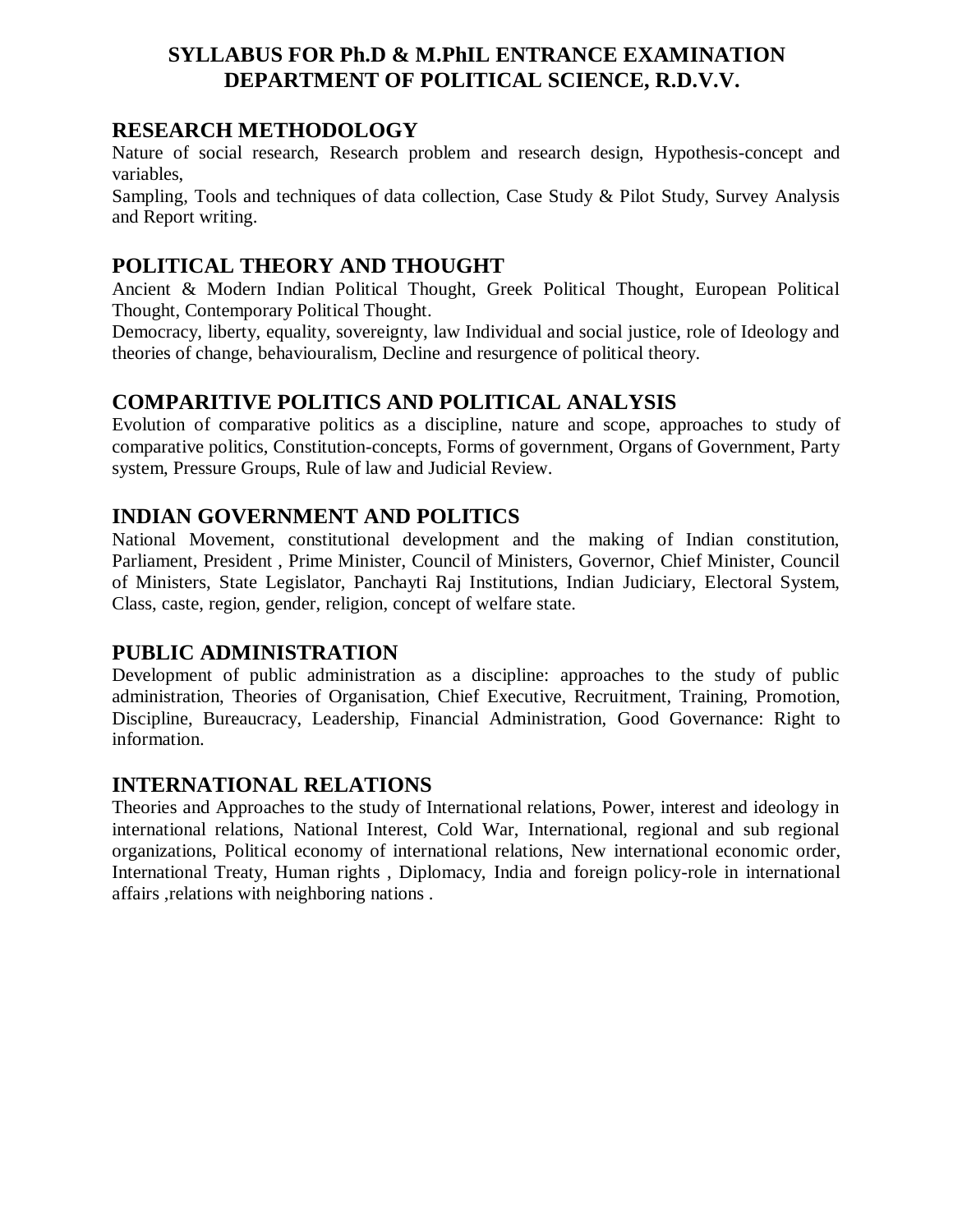# रानी दुर्गावती विश्वविद्यालय, जबलपुर प्री. पी-एच. डी. (संस्कृत) प्रवेश-परीक्षा पाठ्यक्रम संशोधित अध्यादेश 82 / 2018 के अनुसार

प्री. पी–एच. डी. प्रवेश–परीक्षा के अन्तर्गत 100 अंकों का एक प्रश्नपत्र होगा जिसमें एक-एक अंक के 100 वस्तुनिष्ठ प्रश्न होंगे। प्रश्नपत्र के दो भाग होंगे। प्री. पी-एच. डी. पवेश-परीक्षा उत्तीर्ण करने के लिए न्यूनतम 50 प्रतिशत अंक प्राप्त करना अनिवार्य होगा। प्रश्नपत्र की अवधि दो घण्टे होगी।

#### पाठ्यक्रम

| प्रथम भाग –  | शोधप्रविधि            | 50 अक         |
|--------------|-----------------------|---------------|
| द्वितीय भाग— | विषय (संस्कृत) आधारित | <b>50 अंक</b> |

# प्रथम भाग- अनुसन्धान पद्धति एवं प्रविधि

अंक **50** 

- 1. अनुसन्धान की परिभाषा, अनुसन्धान के लिए प्रयुक्त शब्द, अनुसन्धान का उद्देश्य।
- 2. अनुसन्धान के विभिन्न चरण।
- 3. अनुसन्धान की व्याप्ति, सीमा एवं विविध क्षेत्र।
- 4. अनुसन्धान के प्रकार एवं पद्धतियाँ।
- 5. अनुसन्धान प्रविधि– विषय निर्वाचन, प्राक्कल्पना, शोध–विषय की रूपरेखा, शोध–पद्धति का निर्वाह।
- 6. शोध—सामग्री— संकलन, विश्लेषण, विवेचन, वर्गीकरण।
- 7. शोध-प्रबन्ध- विषयानुकम, भूमिका, अध्याय विभाजन, पादटिप्पणो, सन्दर्भचयन, उपसंहार, परिशिष्ट आदि।
- 8. शोधकार्य तथा शोध-प्रबन्ध लेखन में आने वाली कठिनाइयाँ, दोष, गुणात्मकता।
- 9. अनुसन्धान के विविध साधन– मुद्रित, तकनीकि, यान्त्रिक।
- 10. शोधपत्र, शोधालेख, कार्यशाला, संगोष्ठी आदि का स्वरूप।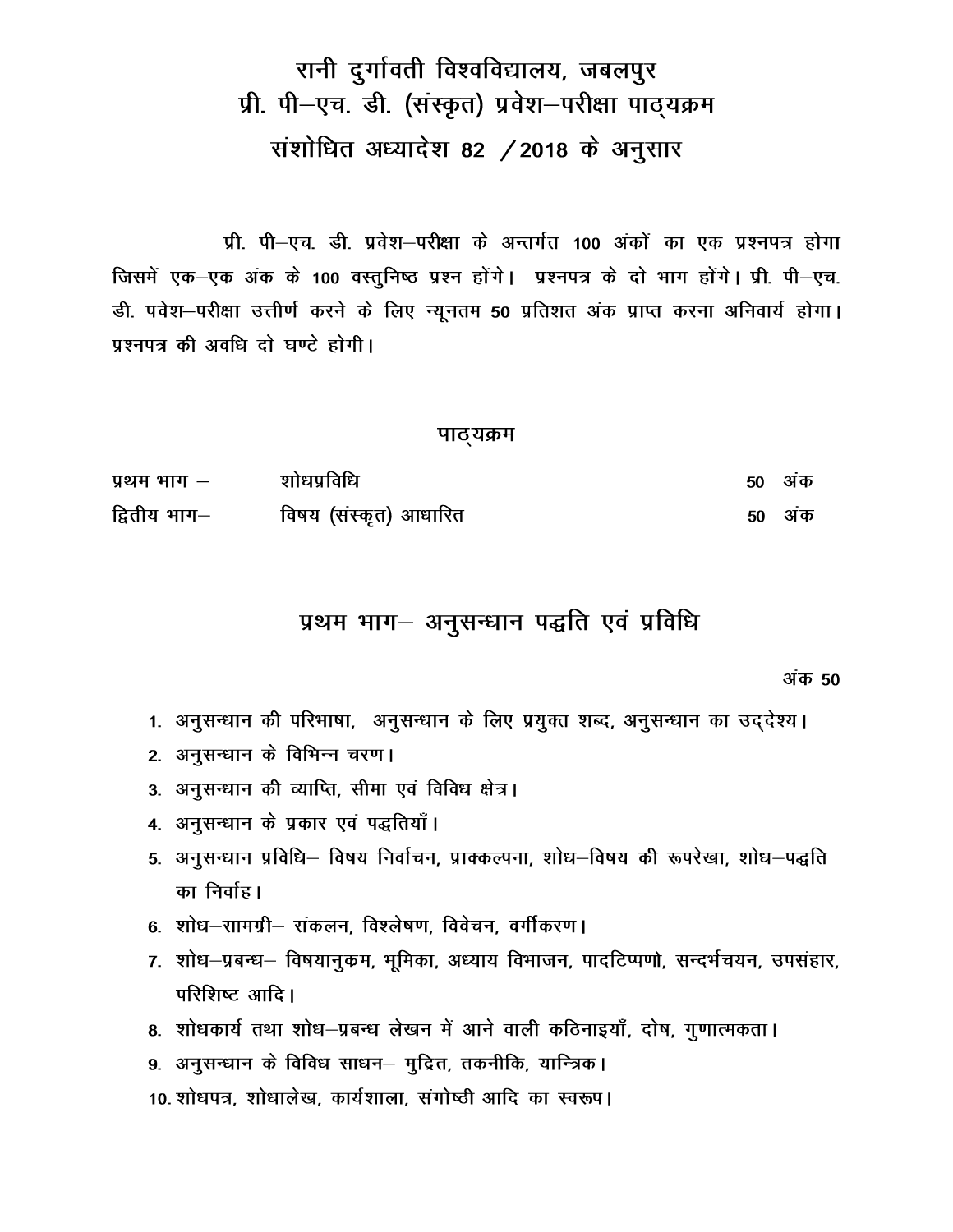# द्वितीय भाग- विषय (संस्कृत) आधारित

अंक 50

# 1. वैदिक वाड़मय-

- ऋग्वेद सूक्त अग्नि सूक्त (1.1), इन्द्र सूक्त (2.12), पुरुष सूक्त (10.90),  $1.$ हिरण्यगर्भ सूक्त (10.121)
- यजुर्वेद तथा अथर्ववेद सूक्त शिवसकल्प सूक्त (32,1–6), राष्ट्राभिवर्धनम् (1.29)  $2.$
- देवता परिचय- इन्द्र, अग्नि, विष्णू, उषस, पर्जन्य, सोम।  $3.$
- पंचमहायज्ञ. दर्श-पौर्णमास यज्ञ।  $\overline{4}$
- ऋग्वेद का क्रम, संहिताओं, ब्राह्मणों, आरण्यकों एवं उपनिषदों का सामान्य परिचय 5. (विषय वस्तु, महत्त्व)।
- वैदिक काल निर्धारण के विभिन्न सिद्धांत 6.
- षड़ वेदांगों का सामान्य परिचय  $\overline{7}$ .
- पाणिनि शिक्षा 8.
- ऋक्प्रातिशाख्य समानाक्षर, संध्यक्षर, अघोष, सोष्म, रक्त, , 9. प्रगृह्य संज्ञाएँ।
- निरुक्त- षड़भावविकार,पदविचार, (नाम, अख्यात्, उपसर्ग, निपात्),  $10.$ निर्वचन- आचार्य, वीर, इन्द्र, गौ, समुद्र, आदित्य, अग्नि, नदी, अश्व।

#### व्याकरण एवं भाषा विज्ञान–  $2<sup>2</sup>$

- संज्ञा एवं परिभाषा प्रकरण (सिद्धांत कौमुदी)  $\mathbf{1}$ .
- कारक प्रकरण (सिद्धांत कौमुदी)  $2.$
- समास प्रकरण (लघुसिद्धांत कौमूदी)  $3<sub>1</sub>$
- भाषा विज्ञान परिभाषा, वर्गीकरण, (आकृतिमूलक एवं परिवार मूलक वर्गीकरण)  $\overline{4}$ .
- ध्वनि परिवर्तन सम्बंधी नियम (ग्रिम, ग्रासमैन, वर्नर), ध्वनियंत्र,  $5<sub>1</sub>$ अर्थपरिवर्तन के कारण एवं दिशाएँ. भारोपीय भाषा परिवार।